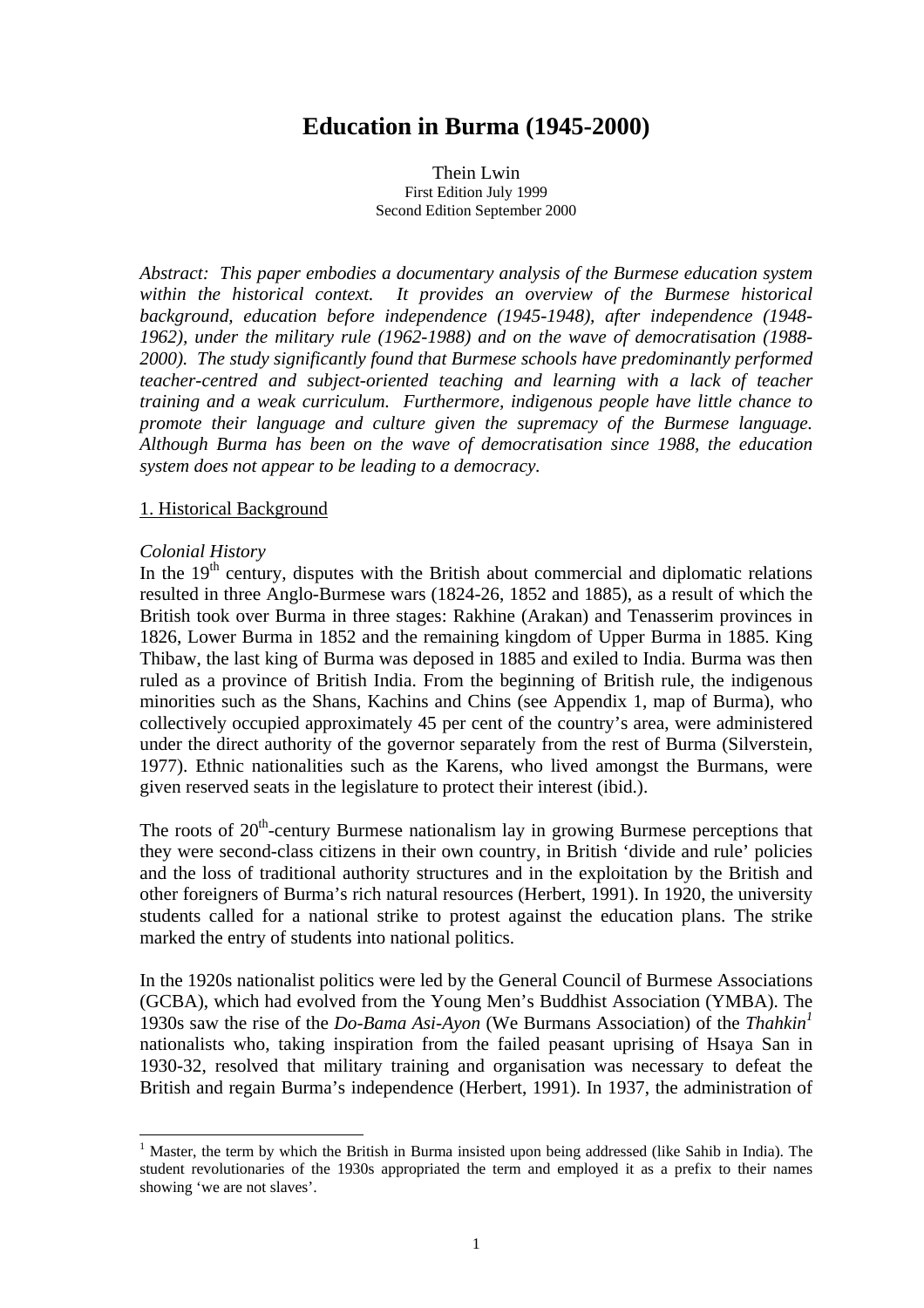Burma was separated from India and a bicameral legislature was introduced under the premiership of Dr. Ba Maw.

World War II and the Japanese invasion of Burma brought British rule to an abrupt end. Defeated by the invaders, the British, together with many of the Burmese civil servants and political leaders, accompanied the government into exile at Simla in India. During the four years of occupation, the Japanese tried to gain support from the Burmese by promises of freedom and the creation of an indigenous army commanded by the Burmese. Led by Aung San, who had received secret army training along with twenty-nine other 'comrades' in Japanese-occupied Hainan Island, the Burmese Independence Army followed the invading Japanese from Thailand to Burma. However, the Japanese did not succeed in winning the universal support of the people (Silverstein, 1977). During this period an anti-Japanese resistance movement arose under the leadership of the Anti-Fascist People's Freedom League (AFPFL). The AFPFL opened its ranks to all the peoples of Burma, regardless of ethnic origin, religion, or political beliefs, and after the war it emerged as the most important voice in Burmese politics. Finally, the Burmese Independence Army, which changed its name to 'Defence Army' in late 1942 and to 'National Army' in 1943, rebelled against the Japanese on March 27, 1945 and joined forces with the Allies.

In October 1945, the British-sponsored Burma government in exile returned from Simla to take charge of the administration. However, the struggle for independence was high on the political agenda of the AFPFL. At first, the British government proposed the idea of 'two Burmas': 'Plain Burma' was to taste the first fruits of full self-government while 'Hill Burma' had been reserved for an official regime under British tutelage (Tinker, 1984, pxiv). However, the agreement signed at Panglong on the  $12<sup>th</sup>$  February 1947, by Shan, Kachin, and Chin leaders and by representatives of the Executive Council of the Governor of Burma, changed the British's idea of 'two Burmas' (see Panglong Agreement, 1947). The agreement showed that the Shans, Kachins and Chins would cooperate with the Burmans in building a unified Burma at an acceptable price (Tinker, 1984, pxxv).

In accordance with the Aung San-Attlee Agreement of January 1947, elections were held in which the AFPFL won a large majority. Before the new Constituent Assembly could prepare for independence, Aung San and six members of his Executive Council were assassinated on  $19<sup>th</sup>$  July 1947.

# *National Independence*

On the  $4<sup>th</sup>$  January 1948, Burma gained independence and chose not to join the British Commonwealth. In the process of the struggle for independence, some Burmese leaders, including Aung San, hinted that there was a considerable likelihood of their remaining inside the Commonwealth (Burma Office, 1947, p496). Partly perhaps from fear of domination by the Burmans, the minorities were anxious to remain within the British Commonwealth (India and Burma Committee, 1947, p236). From the British point of view, in principle, it was undesirable to see any part of the Empire secede. Amongst Burmese leaders, as regards Burma remaining inside or outside the Commonwealth, it would probably involve considerable risks, with strong nationalist aspirations of the people and communist opposition, to advocate remaining in the Commonwealth. Furthermore, it is thought that many of the politicians in those days, who considered themselves to be socialists, would like to stand with the socialist world and other Asian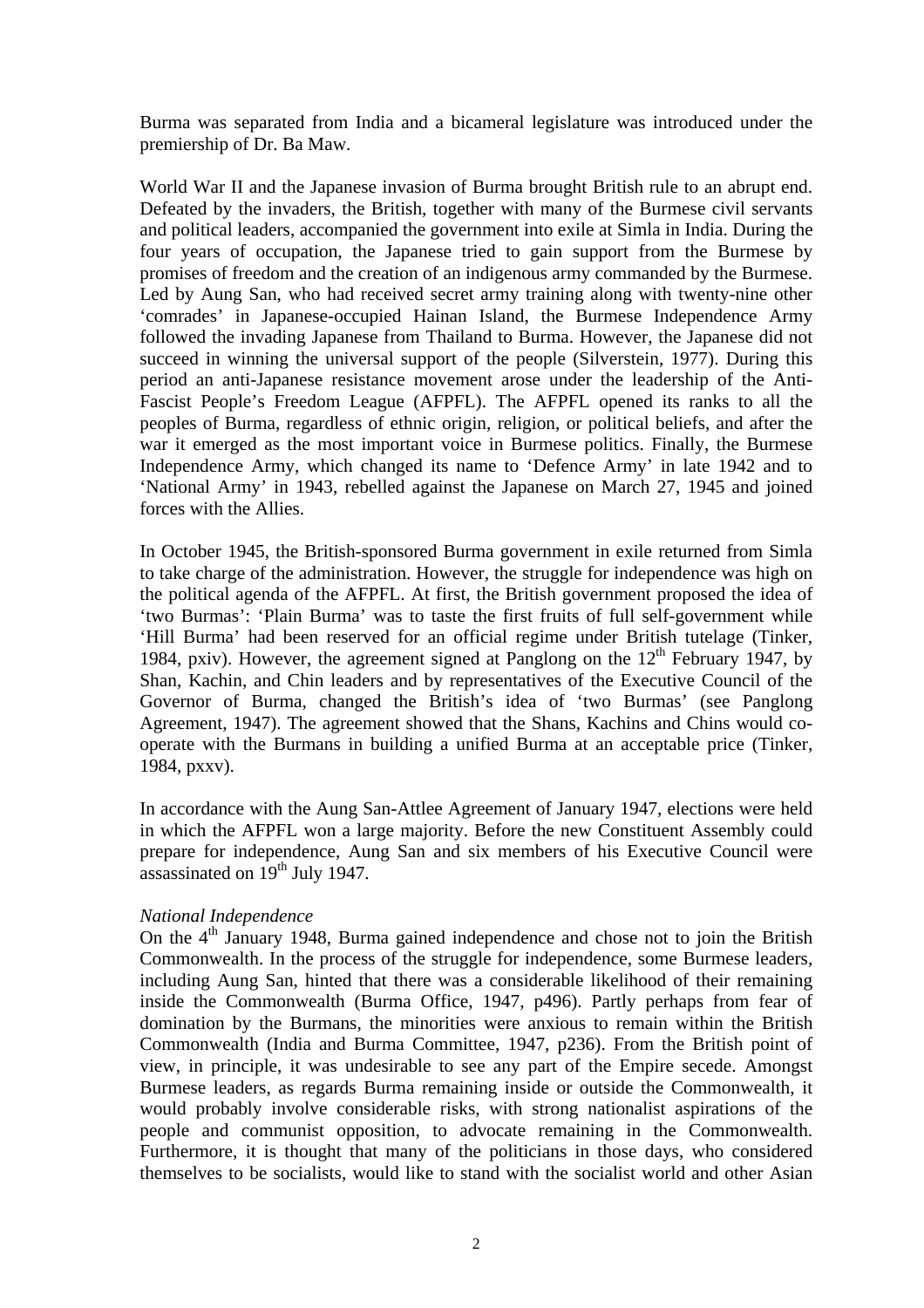neighbours rather than western capitalists. After fifty years of independence, it is clear that although there might have been some advantages such as educational development, economic co-operation and possible intervention by the British government in political dispute and the rights of minorities if Burma had joined the Commonwealth, Burma showed a high spirit of self-reliance by not doing so.

From 1948 until 1962, Burma was governed by a parliamentary democracy based on the September 1947 constitution. Although the political structure was a unitary system, the country was divided into 14 administrative divisions, including seven states (Chin, Kachin, Kayah, Karen, Mon, Rakhine and Shan)<sup>2</sup> and seven divisions (Irrawaddy, Magwe, Mandalay, Pegu, Rangoon, Sagaing and Tenasserim) (see Appendix 1). The present-day population figures (e.g. Derbyshire and Derbyshire, 1996) show that Burmans constitute the ethnic majority, comprising 72 per cent of the total population. Out of more than a hundred minority communities, the most important are the Karen, 7 per cent of the population, the Shan, 6 per cent, Indians, 6 per cent, Chinese, 3 per cent, Kachin, 2 per cent, and Chin, 2 per cent. The official language is Burmese, spoken by 80 per cent of the population. The population figures also show that Burma is a multi-faith nation in which 87 per cent of the population is Theravada Buddhist, 5 per cent Christian, 4 per cent Sunni Muslim, 3 per cent Animist, and 1 per cent Hindu. Animism and Christianity are concentrated amongst the ethnic minority communities.

An important point here is that according to article 201 of the Constitution of 1947, ethnic minorities had, in theory, the right to secede from the Union, but, under article 202, the right was not to be exercised until 10 years from the date of the coming into force of the constitution. In March 1948, two months after independence, the Communist Party of Burma began an armed insurgency against the government. Between 1948 and 1961, various minority ethnic groups joined the armed insurgency. The young democracy of Burma suffered severe civil unrest.

In 1958, the U Nu government transferred power to the caretaker government led by General Ne Win, the head of the army. After eighteen months, general elections took place and the new parliament was convened in April 1960. The government's programme called for strengthening of democratic institutions, establishment of Buddhism as the state religion and creation of new states within the Union for the Mons and Rakhine (Silverstein, 1977). However, the establishment of Buddhism as the state religion was not successful because non-Buddhist minorities mobilised in opposition to the government. A subsequent military coup took place in March 1962, in which General Ne Win took power.

He then instituted a one-party rule (the Burma Socialist Programme Party) under military control. In 1974, a new constitution was drafted under which one-party rule continued, but in which party membership was opened up beyond the military. Political conflicts, underground communist movements, student demonstrations and ethnic insurgencies remained unresolved, with the Burma Army absorbing a large proportion of the country's budget and resources.

l

 $2^2$  The creation of new states within the Union for Mon and Rakhine took place in 1960.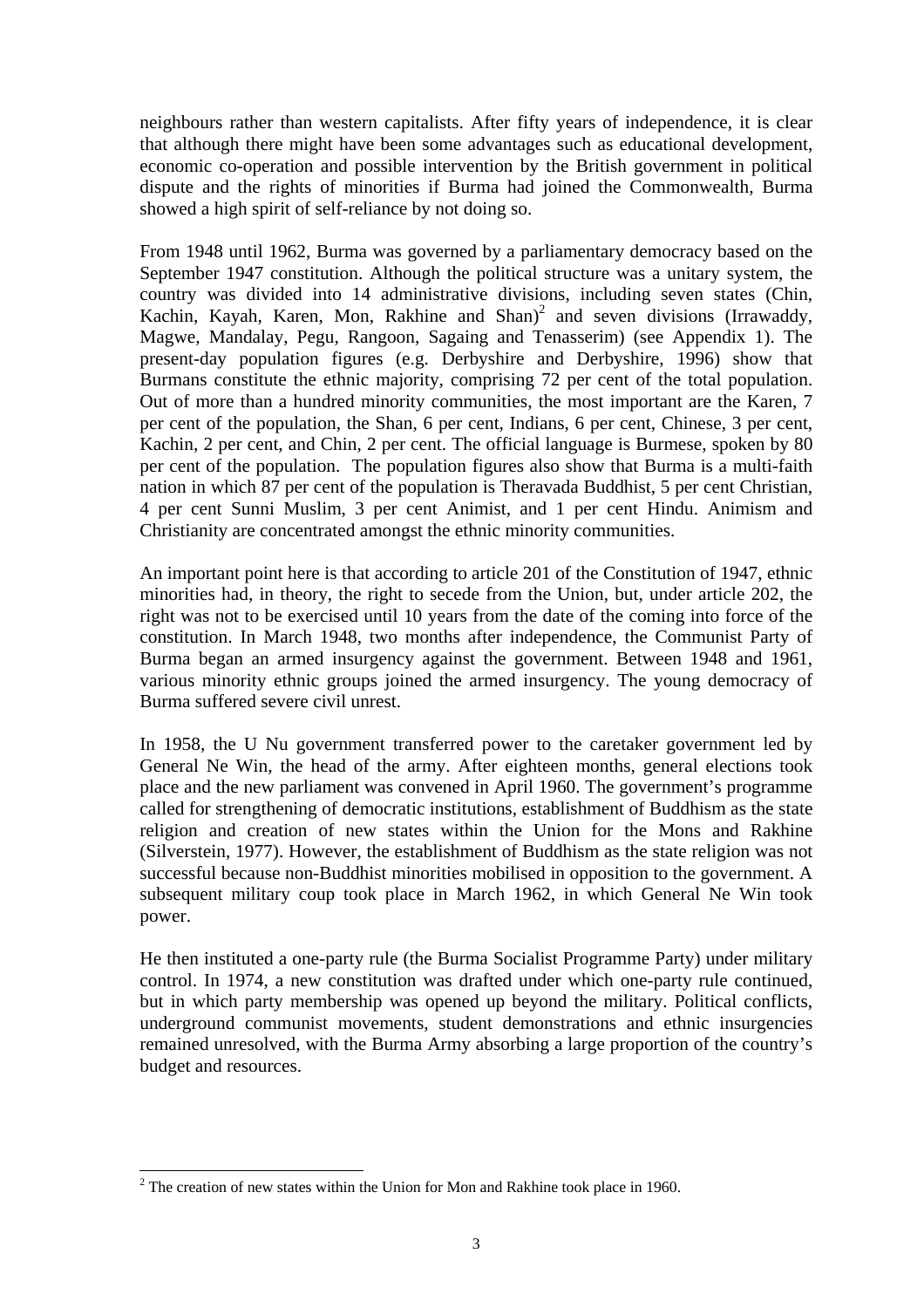#### *The 1988 Movement*

In 1987, Burma, a fertile country rich in natural resources, was designated 'Least Developed Country' by the United Nations. The next year, there were nation-wide demonstrations for freedom and democracy, but the army used harsh measures to crush the demonstrations. On 18 September 1988, the military took power. The State Law and Order Restoration Council (SLORC) was set up and the 1974 constitution was abolished. On 27 May 1990, general elections were held in which the main party the National League for Democracy (NLD) led by Aung San Suu Kyi won 81 per cent of the seats. However, there was a complete failure to honour the election results and to transfer power to a duly elected civilian government.

In January 1993, the regime thought it had found a solution to this problem by calling a National Convention that would sanction a constitution that guaranteed a leading role for the army. As the regime strictly controlled the entire constitution-drafting process, other forces, including the NLD and the ethnic organisations that had signed ceasefire agreements with the regime, were denied the right to freely participate in the process. When Aung San Suu Kyi, General Secretary of the NLD, was released from house arrest in 1995, the NLD called upon the regime to reform its National Convention in order to allow the NLD to become fully involved in the constitutional drafting process. As the junta refused, the NLD delegates boycotted the National Convention. The NLD later declared that they would also draft a new constitution. In response to the NLD's plan, the regime promulgated Law No. 5/96 prohibiting everyone including NLD members and elected representatives from drafting, debating or even discussing a future constitution outside the National Convention<sup>3</sup>

The various ethnic armed opposition groups and exiled democratic organisations, who considered that the constitutional principles laid down by the military regime were lacking not only in ethnic rights but also democratic rights for the people as a whole, have also drafted a constitution in 1996 that they call '(Future) Constitution of the Federal Union of Burma' under the banner of the National Council of the Union of Burma (NCUB). The NCUB's constitution aims to lay the foundation for a long-term resolution of the 'ethnic question' and to sustain reconciliation among the different groups. Sadly, political stalemate continues among these competing political forces (the military regime, the NLD and the ethnic forces) and the prospects for dialogue and national reconciliation remain uncertain.

# 2. Education before Independence (1945-1948)

 $\overline{\phantom{a}}$ 

Before World War II, there were three types of school in Burma:

- 1. Vernacular School in which the medium of instruction was Burmese or one of the recognised indigenous languages;
- 2. Anglo-Vernacular School in which English was taught as a second language and the media of instruction were English and Burmese or one of the recognised indigenous languages;
- 3. English School in which the medium of instruction was English, with Burmese as the second language.

<sup>&</sup>lt;sup>3</sup> Information presented by Khin Maung Win, Burma Lawyer Council, at a women's rights conference held in Chiang Mai, Thailand in October 2000.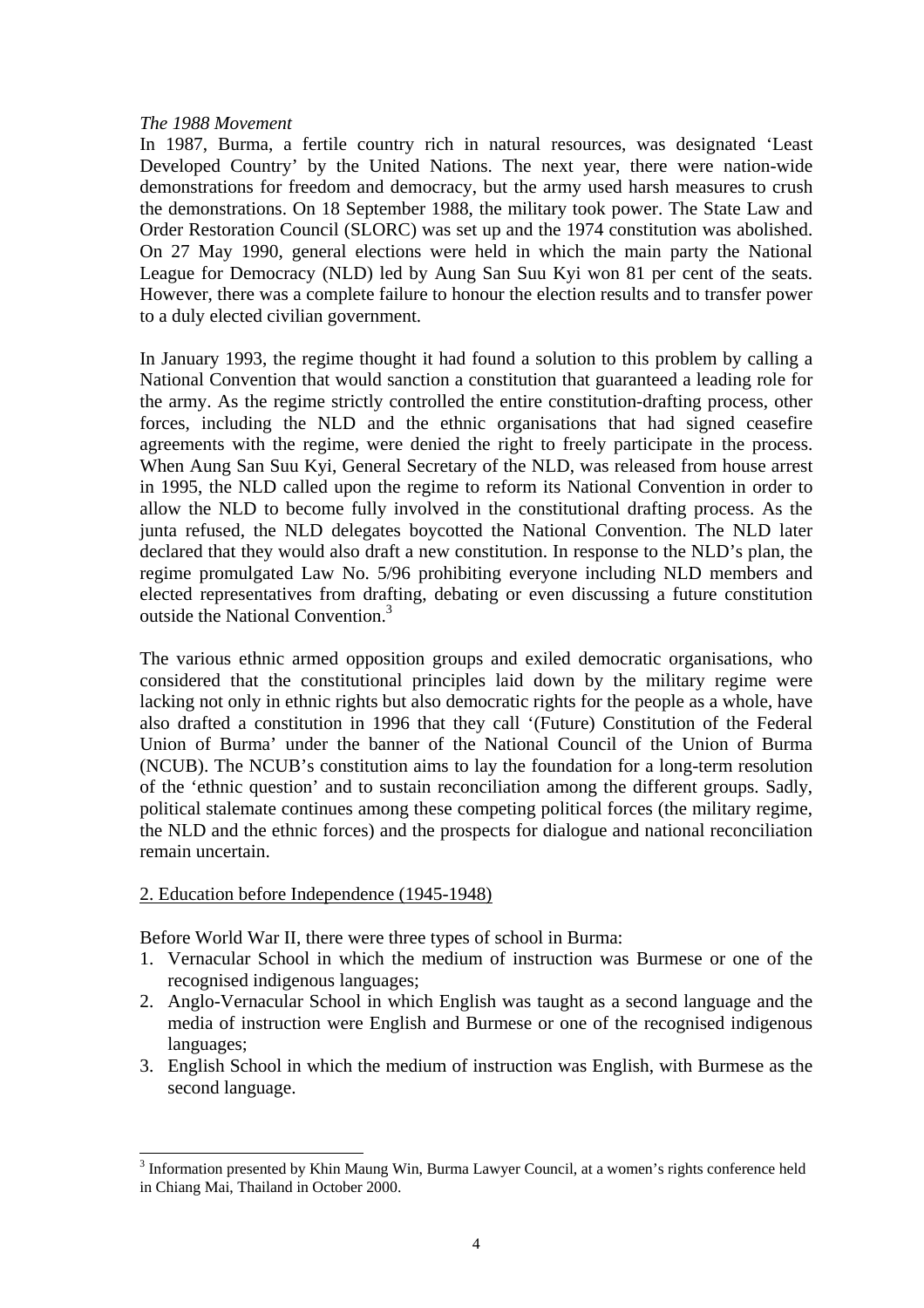The vernacular schools were administered by local education authorities and were the only schools for the majority of children throughout the country. In a country like Burma, where only those with a good knowledge of English could enter government service and the professions, vernacular schools became second-rate schools. The teachers in those schools were devoted to their work, but they were comparatively worse off than their colleagues in the other two types of schools in respect of training and academic background as well as in respect of scales of pay and chances of preferment (Office of the SUPDT, 1947; 1953). The Anglo-Vernacular and the English schools, on the other hand, with their high fees and other expenditure, were only affordable to parents with higher income. Admission of Burmese children to English schools was also in many ways restricted (ibid.). During the pre-war period, of the 6854 schools, 6552 (96%) were vernacular schools (251 High, 863 Middle and 5,438 Primary), 215 (3%) Anglo-Vernacular and English schools (102 High, 106 Middle and 7 Primary) and 87 (1%) Government Schools (38 High, 7 Middle and 42 Primary). Pre-war education did not therefore by any means guarantee equality of opportunity in education for all children.

Soon after the return of the British Government in July 1945, the Department of Education was formed to implement the Simla Scheme of Educational Rehabilitation financed out of the British military budget. Its primary objective was to fulfil the phases of the allied military effort against the Japanese in South East Asia (Office of the SUPDT, 1953). According to the Simla Scheme 42 post-primary schools and 2,060 primary schools were opened. In 1947, the Education Reconstruction Committee chaired by the Honourable Sir Htoon Aung Gyaw reported the review of the education system of Burma and the proposal for its reconstruction with the concept of a homogenous system of schools (Office of the SUPDT, 1947). The report said that the whole education system should be state provided and state controlled. The report also said that three separate types of schools must be welded into one uniform system. This implied the abolition of state grants-in-aid, privately owned Anglo-Vernacular and English schools and the consolidation of the different grades and kinds of teachers into a more homogeneous teaching body, embracing the ordinary and the specialist teachers required for the redesigned curricula for the reconstructed school system. However, the report allowed mission bodies and private interests who wished to continue to maintain private schools to do so at their own expense. The report also allowed monastic schools to continue. Furthermore, the report considered the association of the Buddhist clergy and other religious teachers in the spiritual guidance of children in all schools and recommended that religious instruction should be made a compulsory component of the secular curriculum.

The report also emphasised the reorganised system of schools that consisted of:

- Primary school (Standards I to V) for children aged 6 to 11 year olds;
- Post-primary school (Standards VI to IX) for children aged 11 to 15 year olds;
- Pre-university school (Standards X to XII) for children aged 15 to 18 year olds.

Education in the primary and post-primary grades was free and in the pre-university grade subsidised.

The report suggested re-designing the curricula to provide functional realistic instruction related to civil and occupational environments and particularly to the predominantly agricultural and rural nature of life in Burma. To this end the report suggested infusion of manual instruction and physical education in the re-designed curricula. The basic subjects for primary and post-primary considered in the report were: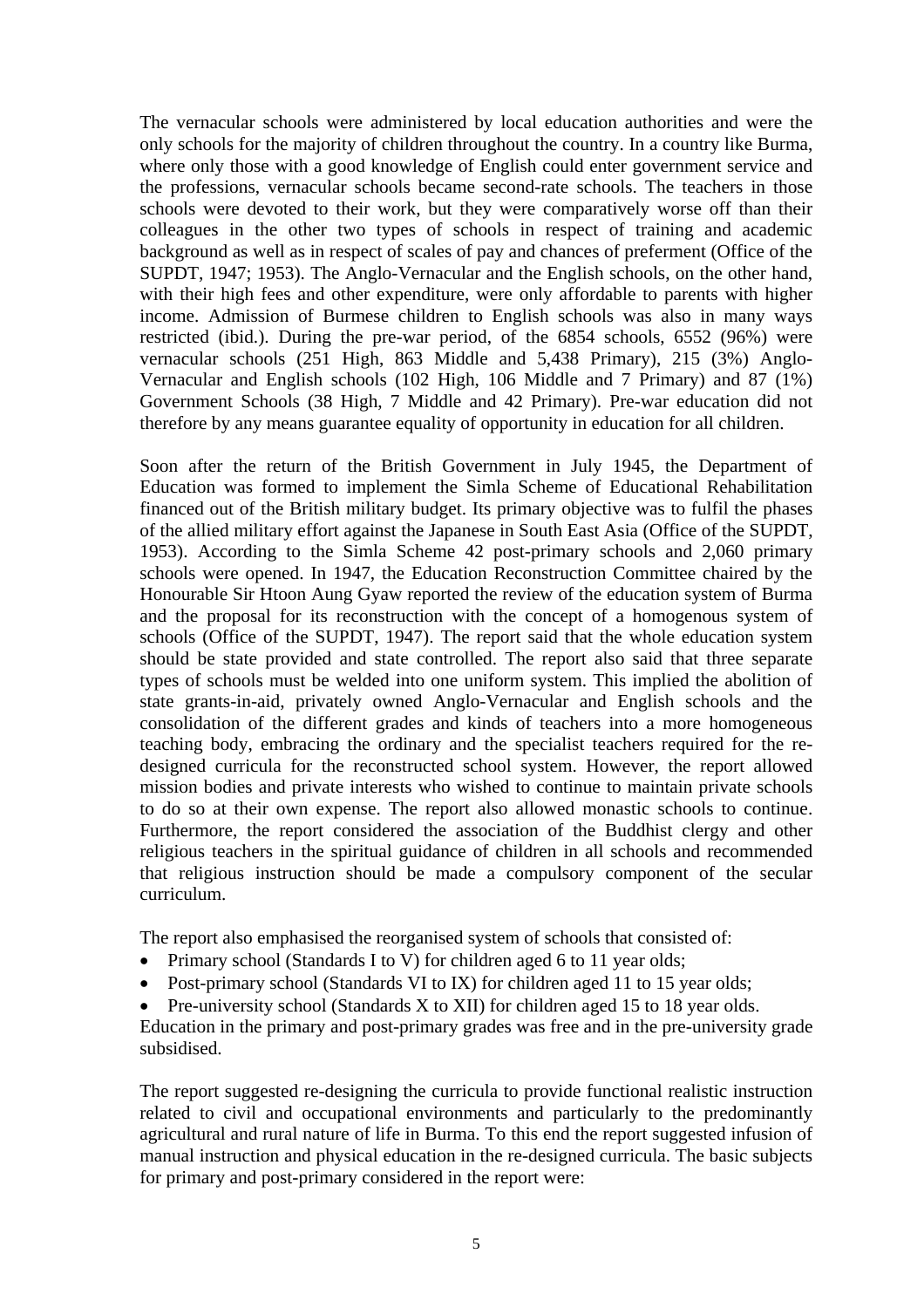# Primary Schools

- 1. Religious Instruction
- 2. Language reading and writing
- 3. Arithmetic
- 4. Geography
- 5. Nature Study
- 6. Hygiene
- 7. Handicrafts
- 8. Physical Education

#### Post-Primary Schools

- 1. Religious Instruction
- 2. Language reading and writing
- 3. Elementary Mathematics
- 4. Geography
- 5. History
- 6. Science
- 7. Handicrafts and practical subjects
- 8. Physical Education

The report recommended that in the primary and post-primary schools both English and Burmese should be regarded as subjects of equal importance and taught intensively from Standard I. The report also encouraged bilingual instruction in both primary and postprimary. In the pre-university and university stages, English must continue to be the main medium of instruction. Indigenous vernacular languages other than Burmese and English were recommended to be taught in primary schools in which there was a majority of students whose mother tongues were neither Burmese nor English. Furthermore, the report introduced a Romanised script for the Burmese language as a supplement to but not as a substitute for the present Burmese script. The rational was that the Romanised script would aid foreigners in learning the Burmese language quickly and might be useful for certain commercial purposes including the despatch of telegrams in Burmese (Office of the SUPDT, 1947, p8). Burmese nationalists were critical of the introduction of the Romanised script (e.g. Nyi Nyi, 1976) and it never was adopted. The substitution of a Romanised script was successful in the case of some ethnic minorities areas such as Chin and Kachin routinely use Romanised script – often as originally introduced by Christian missionaries - for their languages till today. Amongst the ethnic Karen, some areas use Romanised script and some use their own Karen script.

The report considered that there should be a public examination at the end of each educational stage. The committee was in favour of the Record Card system. These would be records maintained throughout a pupil's school career, giving an objective assessment of the individual's attainments, intellectual, moral, physical, aptitudes, skills and reactions to instruction. These would also abolish the 'pass-fail' system. The Report considered it wrong that 'a pupil who fails in an examination, which may or may not test their capacity within a narrow field of mental activity, in the immaturity of their childhood or youth, should be branded for life as a *failure*' (Office of the SUPDT, 1947, p10; my italic).

The report pointed out that the fundamental aim of Burma must be a state system of free universal compulsory primary education. However, the report did not recommend compulsory education: giving the reason that there was a danger in the premature introduction of compulsion. Whilst schools must be provided, teachers must be trained, adequate funds must be found and a warning should be taken from the failure in India of premature attempts at compulsion (Office of the SUPDT, 1947, p3). The report was in agreement with the Campbell Committee (see ibid. Appendix II), which stated that compulsory education could only be introduced by planned stages, beginning with the imposition of compulsory attendance on pupils who enrol voluntarily and proceeding, according to a carefully planned and co-ordinated programme, to compulsory enrolment and attendance of all children of the prescribed age group. At the beginning of the postwar period in Burma, it was considered that times were too hard for the introduction of statutory compulsory education.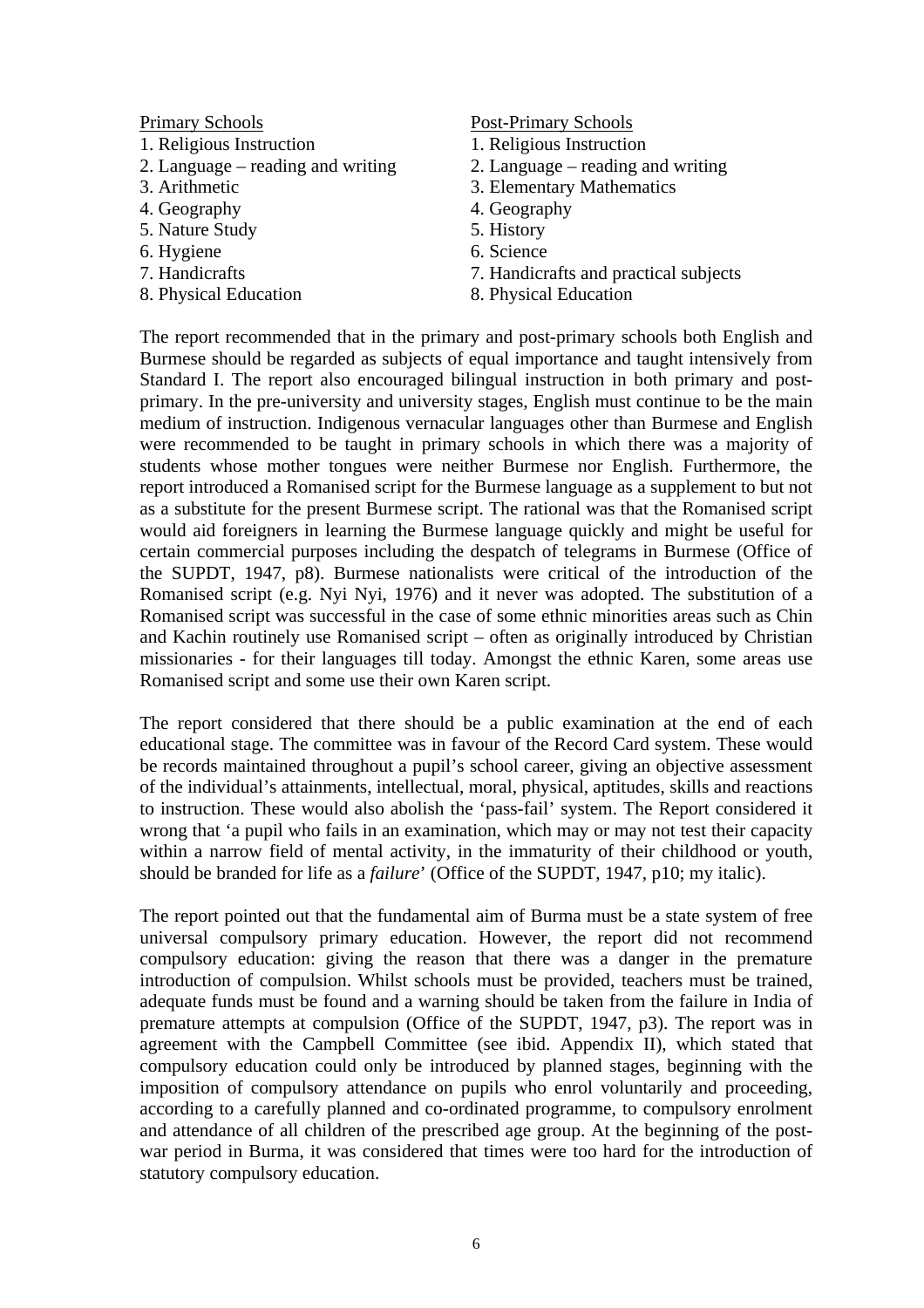According to the 1953 government publication *Education in Burma, before independence and after independence* (Office of the SUPDT, 1953), it seems that there might have been a parallel committee, as it states that 'in 1946, an Educational Policy Enquiry Committee was formed and a fairly comprehensive report covering most phases of post-war educational needs was submitted by the Committee' (Office of the SUPDT, 1953, p2). However it was not mentioned who the members of the Education Policy Enquiry Committee were and what the relationship with the Education Reconstruction Committee was.

# 3. Education after Independence (1948-1962)

Soon after the declaration of independence on the  $4<sup>th</sup>$  January 1948, the Government of the Union of Burma announced a statement of Educational Policy which was based upon the 'Report of the Educational Policy Enquiry Committee and upon other reports previously considered by Government' (Office of the SUPDT, 1953, p3). The then government confessed that the policy was not successful 'due to factors beyond control' (ibid. p3). One of the factors may have been the outbreak of civil war in the nascent Union of Burma and the fact that government was only in control of the main urban centres at that time.

On 1 June 1950, a new policy was initiated for implementation. The salient features of the scheme initiated were:

- Amalgamation of the post-primary and primary schools in places where the former exists, to form complete units teaching from the Infant to the Ninth Standard;
- Revival of Middle Schools teaching from the Infant to the Seventh Standard;
- Re-classification of primary schools' teaching from the Infant to the Fourth Standard;
- Insistence on the use of the Vernacular (Burmese) as the medium of instruction:
- Introduction of English as a Compulsory second language at the post-primary stage, i.e., from the Fifth Standard (Office of the SUPDT, 1953).

The new policy also initiated a scheme for free education for all pupils in state schools, from the primary to the university level. Private schools were allowed in their own school buildings under the registration of 'Private Schools Act 1951'. A pilot project for compulsory primary education was introduced in the suburbs of Rangoon for two years. In 1953, the government launched the new education plan as one of the ten 'Welfare Plans' (see Office of the SUPDT, 1953, p17). The aims of the new education plan (also known as five fundamental principles) for the Welfare State were:

- To ensure that every citizen of the Union of Burma shall have a basis foundation in the three R's;
- To train an adequate number of technicians and technologists for the rehabilitation;
- To train and equip young men and women so that they can shoulder their responsibilities as citizens of the Union;
- To eradicate illiteracy and imbue all citizens of the Union with the five 'Strengths' (National Health, National Education, National Wealth, National Character and National Unity); and
- To perpetuate the principles and practice of democracy through out the Union.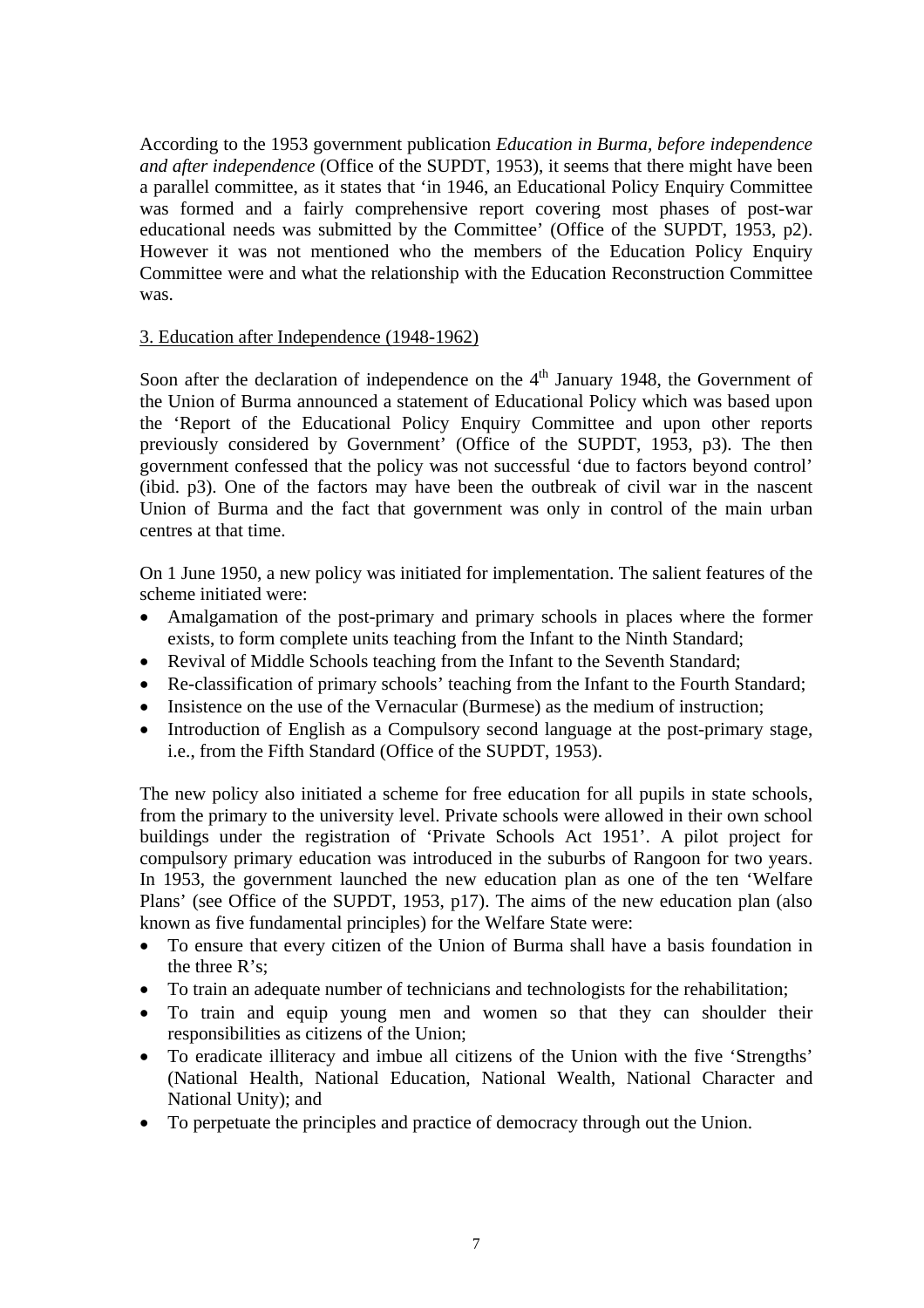Amongst other educational matters the curriculum was also re-oriented in accordance with the new educational aims set forth in the education plan and graded for the primary, middle and high school stages, with emphasis upon practical and prevocational subjects and activity programmes. In this curriculum design there was no consideration for religious education. This was remarkably different from the pre-independence period. In the 1947 Education Report it was clearly stated that 'Buddhist monks and other religious teachers could play a part in the spiritual guidance and instruction of the people in the system, wherein children of all races and religions shall receive religious instruction as a compulsory adjunct to the secular curriculum'. To inculcate the spirit of co-operative living and to make the school atmosphere congenial, the new plan gave greater attention to school gardening and arts and crafts while general science and practices of other kinds including organised games were equally important. The new plan also launched the establishment of teacher training schemes to deal with the urgent need for trained teachers of all grades.

The organisation of the school system in the new education plan was a 5-3-3 system that consisted of:

- Nursery School for children aged 3 to 5 year olds (Private Provision);
- Primary School (Infant Class (Standard 0) to Standard IV) for children aged 5 to 10 year olds;
- Middle School (Standard V to Standard VII) for children aged 10 to 13 year olds;
- High School including Agriculture and Technical High Schools (Standard VIII to Standard X) for children aged 13 to 16 year olds; and
- Vocational and Technical Institutes and university for young people aged 16 onward.

In the middle schools, the following subjects were introduced: carpentry and technical and commercial subjects for urban schools; and animal husbandry and agricultural subjects for rural schools. In the high schools, the following subjects were introduced in the curriculum to give a vocational bias in the ordinary high schools: pre-medical subjects, for both boys and girls; general workshop for boys only; domestic science (including Home Nursing) for girls; and business and commercial training for both boys and girls.

Another significant change was that modern textbooks were introduced in Burmese in all subjects. In 1958, the Ministry of Education announced the policy on the medium of instruction<sup>4</sup>, namely, that the medium of instruction was to be Burmese in schools and English was to be taught only from the Fifth Standard onwards (Union of Myanmar, 1992). However, there was a broad spectrum of state, private, Christian and Buddhist monastic schools legally functioning around the country and private and Christian schools taught English from the beginning of primary education. These private schools also put emphasis on academic subjects without introducing pre-vocational knowledge. At the university, Burmese was also the medium of instruction for all subjects starting from Intermediate part A. English was the medium of instruction in the Honours and Masters classes.

The curriculum for the state schools introduced vocational subjects according to local needs rather than a unified qualification system. Education after independence may have

<sup>&</sup>lt;sup>4</sup> There is not enough evidence found by the researcher that this announcement was whether under the caretaker government (1958-1960) or before the caretaker government.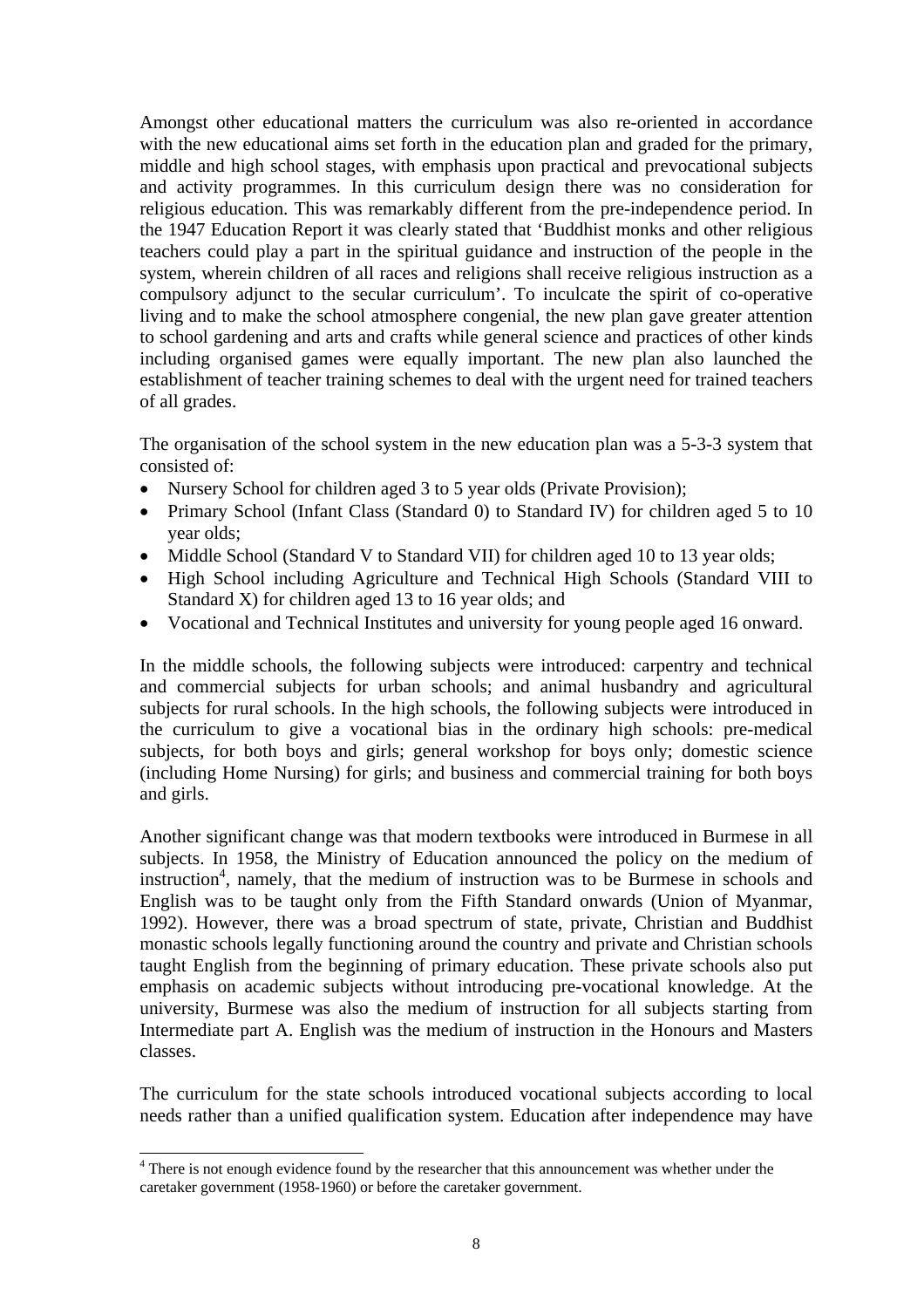brought about an academic-vocational divide, an urban-rural divide, and inequality of opportunity between girls and boys. There was also, as stated above, no provision for Religious Education for the spiritual development of pupils. Furthermore, no consideration was given to the use of indigenous vernacular languages when teaching pupils whose mother tongue was not Burmese. Although a two-year pilot project for compulsory primary education was conducted in the suburbs of Rangoon, there was no evidence of statutory obligation for compulsory requirement.

#### 4 Education under Military Rule (1962-1988)

Burmese military rule can be classified into two phases: from 1962 to 1974 was the first phase of absolute military rule; and from 1974 to 1988 was the second phase of 'constitutional dictatorship' (Silverstein, 1977). In April 1962, the Revolutionary Council formed by the junta led by General Ne Win proclaimed its political programme entitled 'The Burmese Way to Socialism', wherein the policy on education was given as follows:

Education: The Revolutionary Council believes the existing educational system unequated with livelihood will have to be transformed. An educational system equated with livelihood and based on *socialist moral values* will be brought about; *Science* will be given precedence in education (my italics).

Socialism was not new, having entered the political arena in the 1930s. However, western materialism was substituted for eastern spiritual values in education under the Ne Win regime. Although the policy statement desired 'an educational system equated with livelihood', which apparently seemed to prepare the children for the opportunities and experiences of adult life, it narrowly focused on 'science' rather than a balanced and broadly based curriculum. Since the 1960s science took precedence over all other subjects and arts subjects were considered to be intellectually inferior. Students were told which subjects they could study at university on the basis of their results at the Tenth Standard examination, those with the highest marks being allowed to study medicine, followed by engineering and other sciences and maths. Those with lower marks were allocated to arts subjects and felt that they had been discriminated against. Although the education policy was based on socialist moral values, there was no equality of opportunity, given the precedence accorded to science subjects, as pupils were already divided into A-list and Blist students at the end of Standard VIII (see below).

Following the 1962 military coup, all schools were nationalised. There were no longer Christian schools but Buddhist monastic schools could continue to function in rural areas. In 1964, the system of education was reorganised. The structure of the 'New System of Education' comprised: (a) Basic Education; (b) Technical, Agricultural and Vocational Education; and (c) Higher Education. In the Basic Education, school structure was changed from a 5-3-3 to a 5-4-2 system that consisted of:

- Primary School (Standard 0 to Standard IV) for children aged 5 to 10 year olds;
- Middle School (Standard V to Standard VIII) for children aged 10 to 14 year olds;
- High School (Standard IX to Standard X) for children aged 14 to 16 year olds.

The use of Burmese as the medium of instruction still remained. There was no consideration for indigenous vernacular languages for those who mother tongues were not Burmese. There was also no provision for religious education in the curriculum. English was taught as a second language from the Fifth Standard. Children had to sit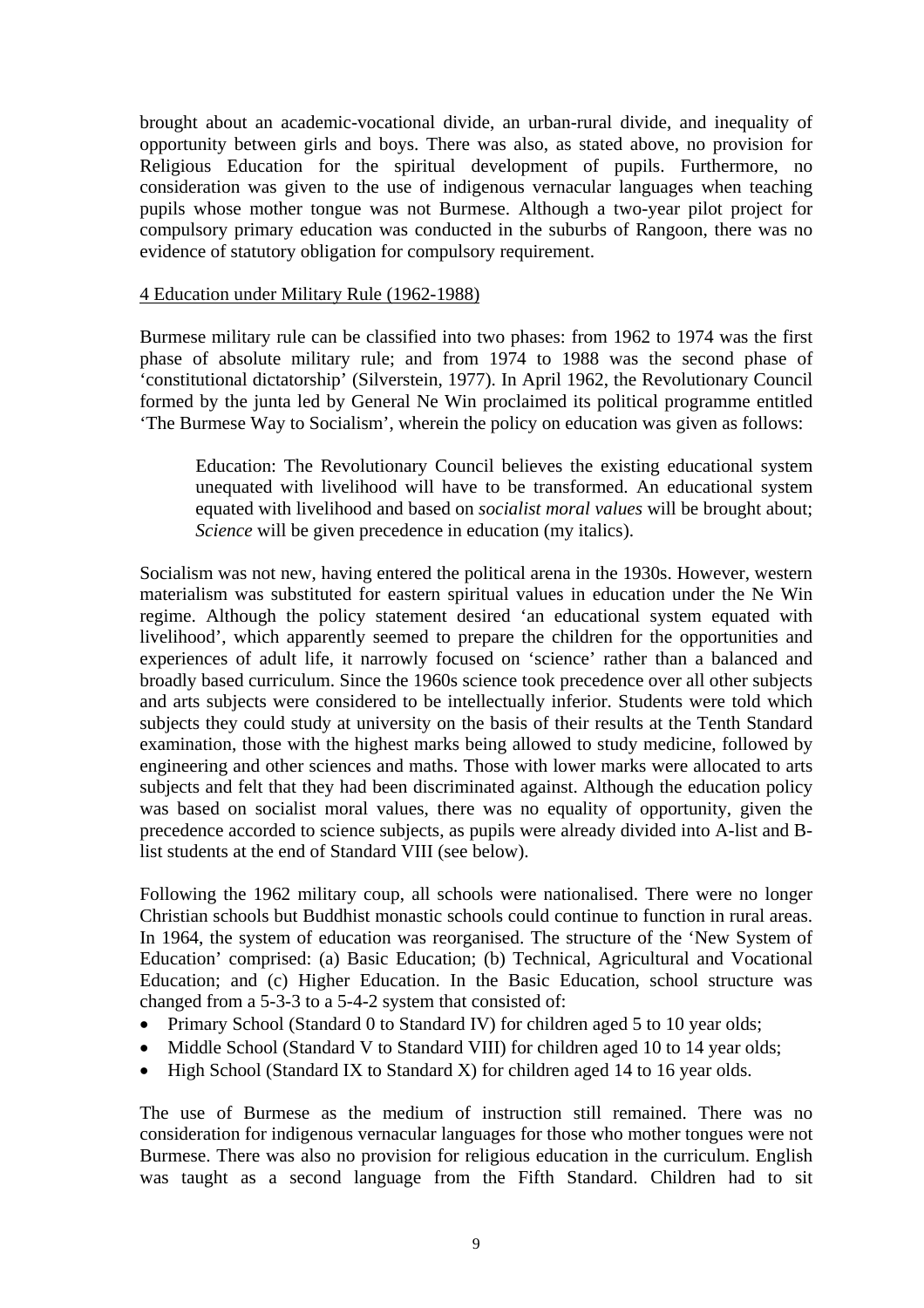examinations at the end of each standard based on a 'pass-fail' system. National examinations were at Standard VIII and X. At Standard IV there was a township level examination. Examination results at Standard VIII were placed in two categories: A-list and B-list. A-list students could study science subjects at High school and B-list students could study only arts subjects. As stated above, the examination results at Standard VIII sharply segregated young students. Furthermore, the result of this segregation was to downgrade the importance of arts subjects such as history, philosophy, psychology, sociology and so on, whether the policymakers had this intention or not. The vast majority of brighter students opted to follow the science route, for reasons of prestige and because this would lead them to more secure jobs as doctors, engineers or scientists. Such jobs were unobtainable by those who were only able to study arts subjects.

As a result of this policy, about 70 per cent of students continued the science route and 30 per cent the arts route. In the science stream, the combination of subjects were Burmese, English, Mathematics, Physics, Chemistry and Biology. There were two different combinations in the arts stream. The first combination consisted of Burmese, English, Mathematics, Economics, History and Geography. The second combination consisted of Burmese, English, Optional Burmese, Additional English, History and Geography. Again at Standard X examination, there were also the A-list and B-list. A-list students were entitled to apply for universities and B-list students were entitled only for vocational institutes. Thus, children's examination results at an early age determined the shape of their adult life.

Another discrimination was introduced under Burma's 1982 Citizenship Law, whereby full citizenship is confined to those who can prove ancestors resident in Burma before the first British annexation in 1824-25, which for many of the country's estimated 1.5-2 million Indian and Chinese inhabitants is nearly impossible (Smith, 1995). On the basis of this law, holders of Foreign Registration Cards and their children are barred from many occupations, and under the Ministry of Education's 1980-81 regulations on university entrance, an applicant must be a 'Burmese national'. Moreover, those Indians and Chinese who pass this obstacle are still barred from professional subjects such as technology and medicine (see also Smith, 1995).

In 1974, military rule changed to constitutional dictatorship. According to article 152 of the 1974 constitution, 'every citizen shall have the right to education' and 'basic education' would be compulsory. Although the right to free education was theoretically available to all, in reality it was a different story, as this chapter will show. The 1974 Educational Policies embraced the following areas: (a) Basic Education; (b) Technical, Agricultural and Vocational Education; (c) Higher Education; and (c) Educational Research. The curriculum for the Basic Education included only two subject routes: arts and science. There was no inclusion of vocational subjects into the Basic Education curricula. Skills acquired in technical, agricultural and vocational education are not relevant to the employment opportunities open to young persons (UN, 1998, p7). 'Educational research' became one of the important factors in 1974. However, academic freedom as well as freedom of speech was not guaranteed under the dictatorship regime.

Other education-linked attempts made by the government were youth schemes. They were outstanding student scheme, volunteer scheme, school council and 'Lanzin Youth'. 'Lanzin Youth' was the youth wing of the Burma Socialist Programme Party to sustain the government and its party. School Council members were handpicked, not based on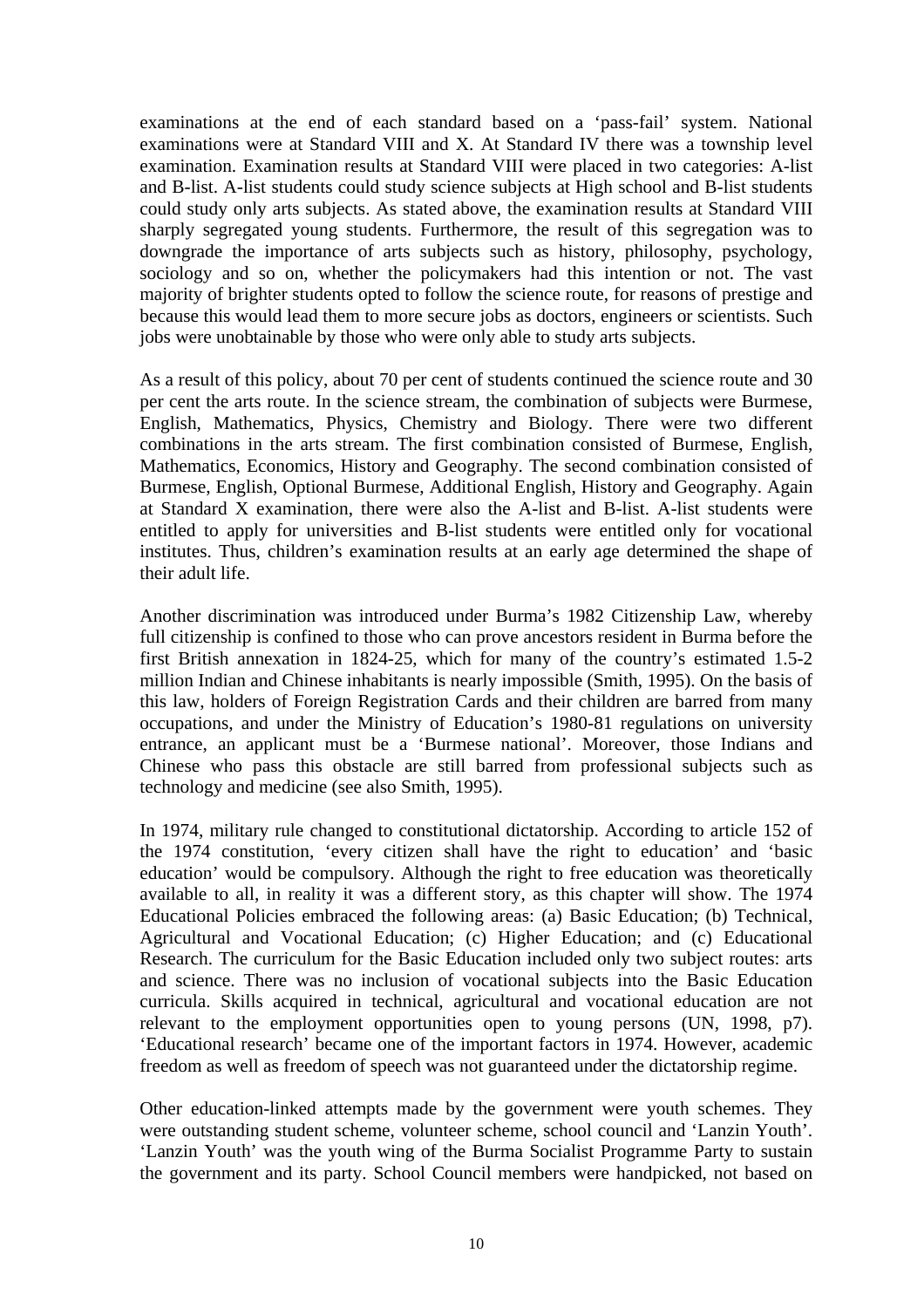democratically elected members. The outstanding student scheme was considered producing only an elite. To be a *lu-yiy-chun* (outstanding student) a student must passed three different level tests (school, township and district) based on the criteria of academic, sport, general knowledge and intelligence (IQ). This researcher, when he was in the Standard VII, was selected by the school for a township level test but was not successful. Thereafter the student's age was counted as a criterion. Since the researcher's age was some months older than the required age, he had no more chance to be a *lu-yiy-chun.* 

Student volunteers were usually sent to government construction sites in their summer holidays. The volunteer scheme, however, was to some extent helpful for literacy campaigns. Thanks to a group of volunteers of the Education Department, the literacy campaign in Burma was initiated in 1964. Most of the illiterates in the country were peasants and workers in rural areas, with a predominance of women (see Thaung Tut, 1981). It was in 1966 that the campaign was centrally organised. The basic principle and strategy of the campaign adopted by the Central Literacy Committee was based on the characteristics of mass movement with community participation using local resources on a voluntary basis in a selected region throughout the year (ibid.). In 1969, Meiktila district in central Burma was chosen as a pilot project area. In 1970, the campaign was extended into two more districts – Sagaing and Kyaukse. In 1971, it was further extended into four more districts – Shwebo, Monywa, Myingan, and Magwe districts. The notable recognition of Burma's literacy campaign was the award of the 'Mohammad Reza Pahlavi Prize' for 1971 to Burma by the international tribunal of the UNESCO (Nyi Nyi, 1972). The literacy campaign was something that Burma could be proud of. In 1974, further literacy centres were expanded to include Kalaw, Ywagnan, Myaing, Kyonebyaw and Pegu.

In the Ywagnan literacy campaign, the researcher participated actively as a volunteer when he was a second year university student. It was a sixty-hour literacy course over a period of a month for reading, writing and arithmetic. Being adults, the learners had not much leisure time left to attend the literacy classes and were reluctant to come forward to benefit through the literacy classes as they felt ashamed and embarrassed to reveal their illiteracy (Thaung Tut, 1981). The other significant problem was language. The learners in the Ywagnan Township were Pa-O ethnic nationality and were speaking their own local language. They were taught in Burmese, the official language. Allott (1985) pointed out that the government was using the literacy movement as a powerful weapon in its struggle to unite the different racial and ethnic groups of Burma into a harmonious socialist state. The researcher argues that the supremacy of the Burmese language over the nationalities' languages is unfair. Literacy campaign work, which relied on the student volunteers, was not completed as planned because the universities were frequently disrupted by student demonstrations against the government during the years 1974-1976. From 1976 to 1988 there was no significant change in Basic Education. In Higher Education, regional colleges and university correspondent courses were launched. The study will continue without discussing higher education in detail.

# 5. Education on the Wave of Democratisation (1988 to 2000)

In 1988, Burma changed from a constitutional dictatorship to absolute military rule again and the 1974 Constitution was abolished. The rulers promised to establish conditions for general elections. General Saw Maung, the then Head of State, said that education was not the military regime's responsibility but that of the next elected government. However,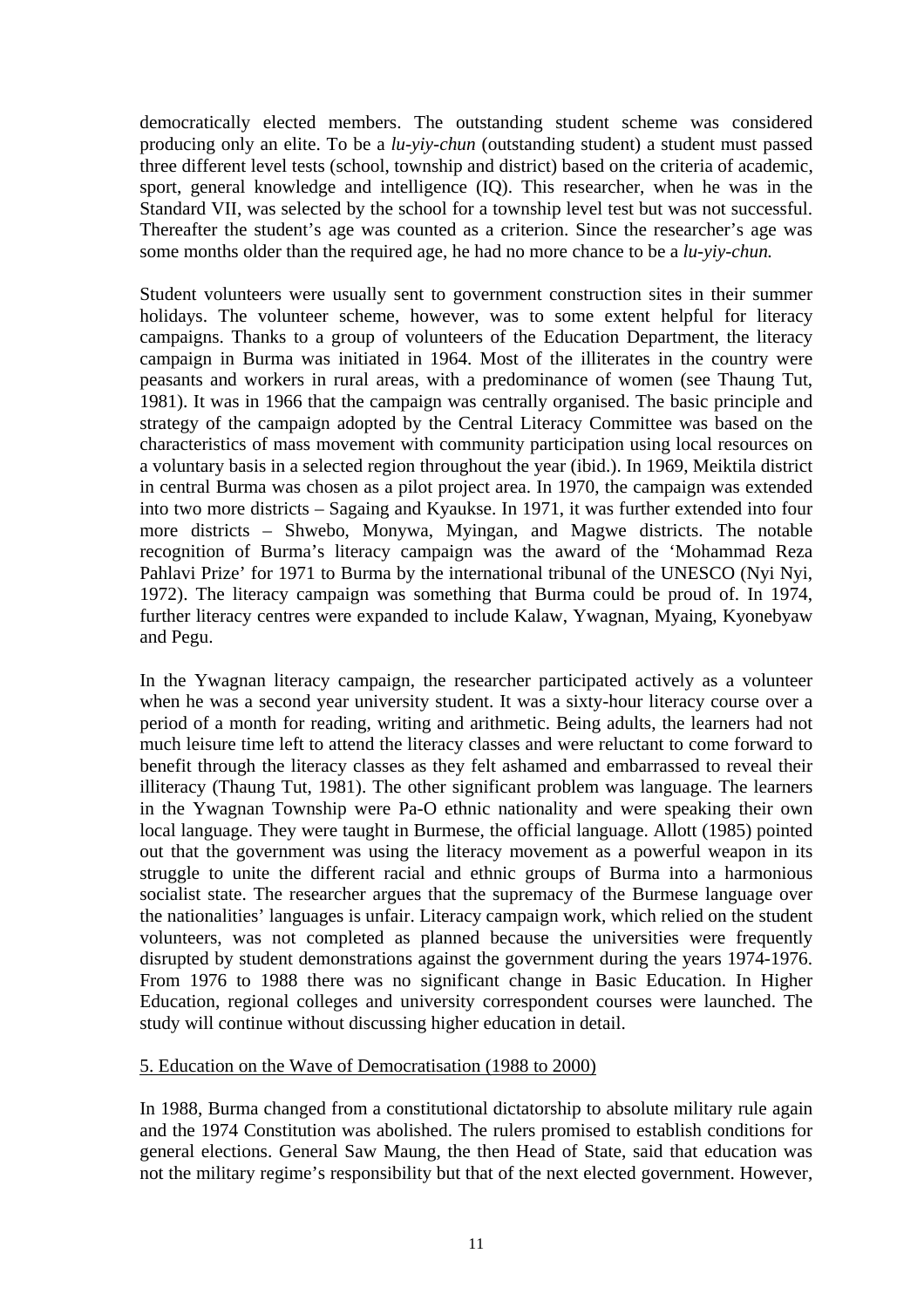political power was not transferred to the party led by Aung San Suu Kyi although it gained a large majority in the 1990 elections. Since General Saw Maung took office, Burma was facing serious problems in education in terms of equity, quality and efficiency (see below).

A UNICEF report shows that almost 40 per cent of children never attend school and almost three-quarters fail to complete primary education in Burma (see Khin Maung Kyi *et al*, 2000, p.146). The secondary school enrolment rate is also low and the dropout rate is very high. As a result, less than 2 per cent of children who enter primary school complete secondary education (ibid.). This comes in sharp contrast with the school attendance rate of other countries in the West and the East. For example, England lays down eleven years for compulsory education; Thailand joins Japan in setting 12 years for compulsory education (reported in Bangkok Post, Monday, January 17, 2000, p.2). Figure A shows Burma's basic education enrolment during the period 1982 to 1988.

The low retention rate in schools, particularly in rural areas, is the major weakness in the context of Burmese education. According to demographic data estimated in 1997/98 (UN, 1998; see also Appendix 2), the population under 15 is 15.5 million and under 5 is 5.5 million. Therefore, the school children population is 10 million. However, the government figure shows that there only 7 million children are in schools (see Figure B). It is obvious to everyone that 3 million children have no school and/or are not attending school.



Figure A: Basic Education Enrolment (Average Period 1982-1988)

(Reproduced from Myanmar Education Research Bureau, 1992)

| The me D. Denoon, Teachers and Dragents |                |                 |                 |                |                 |                 |  |  |
|-----------------------------------------|----------------|-----------------|-----------------|----------------|-----------------|-----------------|--|--|
|                                         | 1995/96        |                 |                 | 1997/98        |                 |                 |  |  |
|                                         | <b>Schools</b> | <b>Teachers</b> | <b>Students</b> | <b>Schools</b> | <b>Teachers</b> | <b>Students</b> |  |  |
| <b>Primary Schools</b>                  | 35762          | 159078          | 5337432         | 35877          | 167134          | 5145396         |  |  |
| <b>Monastic Primary Schools</b>         | 1507           |                 | 83375           | 1556           |                 | 93001           |  |  |
| <b>Middle Schools</b>                   | 2089           | 53202           | 1475081         | 2091           | 56955           | 1545601         |  |  |
| High schools                            | 914            | 16239           | 385225          | 923            | 17089           | 385270          |  |  |
| <b>Teachers' Training Schools</b>       | 12             | 316             | 2067            | 14             | 372             | 3020            |  |  |
| Teachers' Training Institutes           |                | 218             | 2170            |                | 281             | 2321            |  |  |

Figure B: Schools, Teachers and Students

[Extracted from Union of Myanmar, 1998]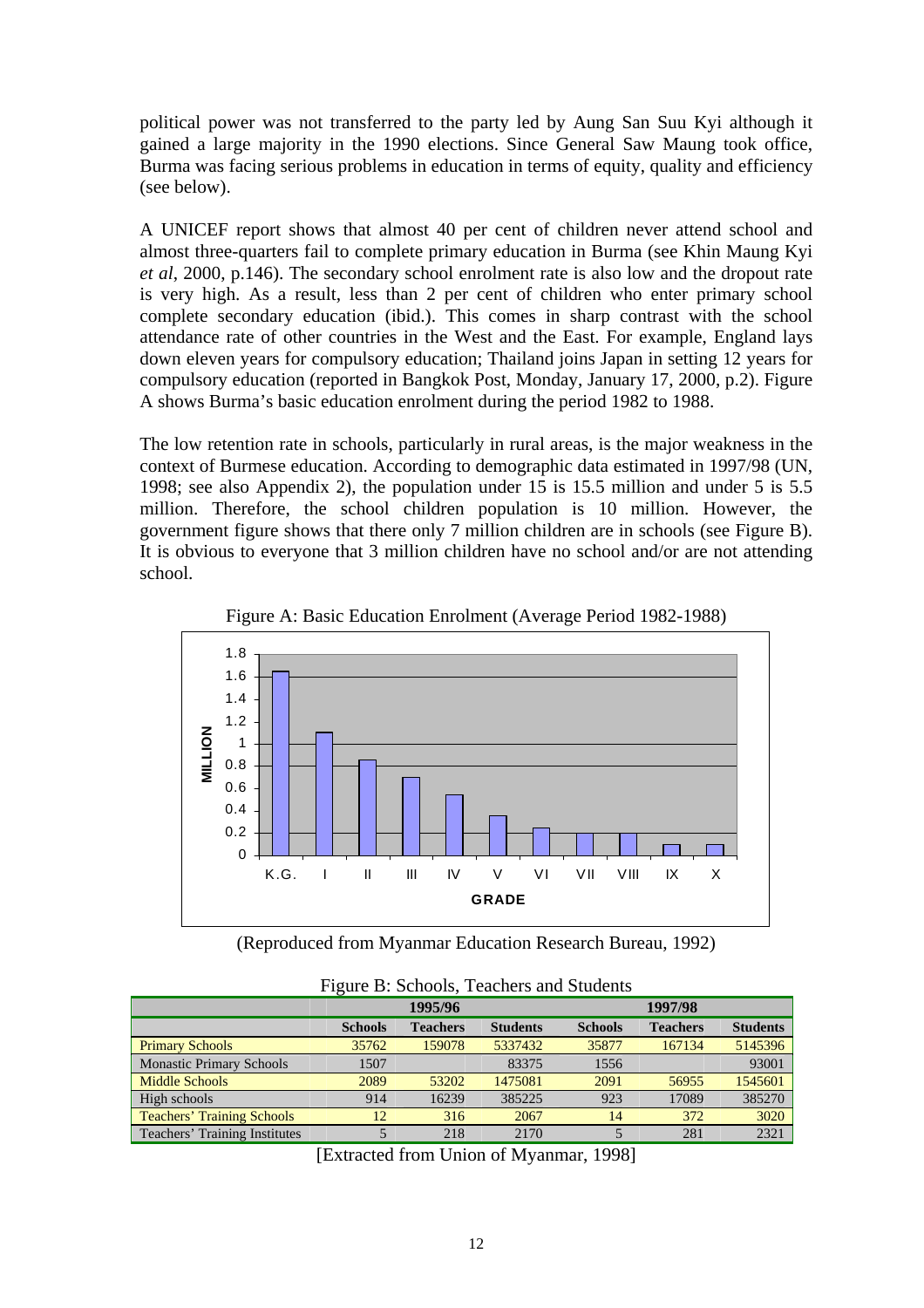Even given the low rates of enrolment, there is a serious shortage of educational facilities, such as the number of schools, the number of teachers and resources like textbooks, libraries and laboratories (Khin Maung Kyi *et al*, 2000, p.146). The number of primary schools ranges from one in five villages in the heartland of Burma, to as low as one in twenty five villages in the border regions (see Khin Maung Kyi *et al*, 2000). It is particularly difficult for children in the ethnic nationality areas along the border to attend school, as there is instability due to civil war.

Children drop out of school for any number of reasons. Some are related to the child, his/her family and community environment, and others to the school environment (Myanmar Education Research Bureau, 1992). Child related factors include illness, lack of interest, or inability to keep up with the class. Family related factors include lack of motivation on the part of parents to send their children to school, inability of the former to meet school expense, or need for the child to help in earning the family income. Community related factors include poverty, malnutrition and poor health care, as well as low expectations about the value of education, particularly in underdeveloped areas. The school environment factors are related to the lack of availability and the poor quality of all the inputs of the educational process: teacher and teaching methods, curricula, teaching and learning materials, facilities, as well as the organisation and management of the school system (ibid.).

The serious plight of children who never enrol in a school or who drop out of school is one result of army rule. Child soldiers, child labour and street children are the result of the decades of neglect of compulsory basic education. Nevertheless, thanks to Buddhist monks, children who never enrolled in secular schools can still learn the three Rs in monasteries. With regard to 'functional literacy', however, which is required for labour to work efficiently with appropriate skills in agriculture, industry or other sectors (Khin Maung Kyi *et al*, 2000, p.157) children need at least nine years of compulsory education.

It is hard to determine whether Burma is in a transition stage or is simply regressing. The political stalemate since the 1990 general election has impeded progress in democratising. More recently, however, a senior member of the military government, Lieutenant-General Khin Nyunt, who is also the Chairperson of the Myanmar Education Committee, has reiterated that Burma is on the right political track and the administration is laying the foundation for the establishment of a democratic system (BBC World Service in Burmese, Thursday May 27, 1999). In stark contrast to such statements, is a special report on human rights, published in Geneva in 1999, that shows that Burma's military government is one of the world's most repressive regimes in company with countries such as Afghanistan, Iraq, Libya, Sudan and Kosovo (UN, 1999).

Despite the present impasse, the United Nations organisations are involved to improve Burmese education. The apparent starting point for educational priorities in Burma was the World Conference on Education for All, held in Jomtien, Thailand, in March 1990. A Burmese delegation, headed by the Minister for Education, adopted the objectives of the World Declaration on Education for All (Inter-Agency Commission, 1990). Subsequently, UN agencies (UNDP and UNESCO), together with the Ministry of Education, Burma conducted a joint effort, 'Education Sector Study Project' which started in mid-1990 (Myanmar Education Research Bureau, 1992). In 1992, the final report of the study recommended the following key goals:

• redefining the role of primary education;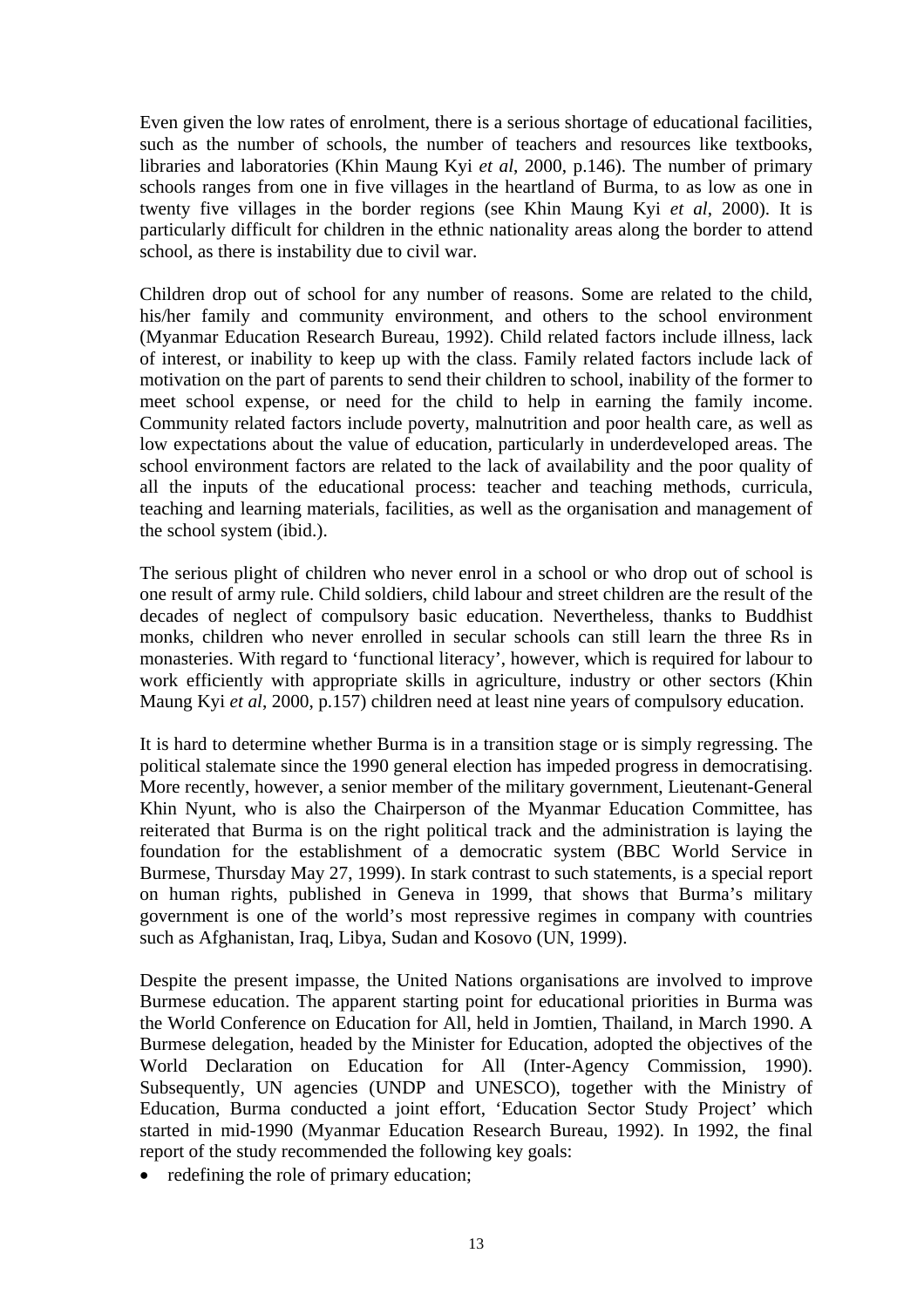- strengthening curriculum development to meet changing needs;
- creating a fair and efficient selection system;
- making evaluation learning-oriented;
- linking education to life after school;
- improving the quality of teaching:
- providing appropriate facilities and instructional materials; and
- improving sector management.

The regime has set a goal of achieving universal access to basic education and completion of primary school by 80 per cent of primary school age children by the year 2000, with assistance from UN agencies (see Khin Maung Kyi *et al*, 2000, p.157). However, the government investment in education is very low. According to the official financial figures published in 1999, the Ministry of Education can use only 7.5 per cent of the budget for all ministries while the Ministry of Defence use 40 per cent (see CRPP, 2000). The money allocated to education is only 0.5 per cent of the Gross National Product compared to an average of 2.7 per cent in other Southeast Asian Countries (source: AFP Bangkok August 22,  $2000$ <sup>5</sup>.

# *Curriculum Consideration*

Primary schools provide Burmese, English and mathematics from Standard 0 (KG) to Standard II, and Burmese, English, mathematics, history and geography for Standard III and IV. Primary school curriculum is fact-oriented, overemphasising preparation for secondary education rather than the mastery of basic skills, such as literacy, numeracy, hygiene, and thinking and reasoning skills, as its main objective. Science is introduced at Standard V. Burmese, English, mathematics, science, history and geography are taught from Standard V to VIII. There is no longer a science route and an arts route after the Standard VIII examination in 1993. (It was abolished in 1977, then reintroduced in 1985.) Students learn both arts and science subjects at Standard IX and X. They are:

- 1. Burmese;
- 2. English (second language);
- 3. Mathematics;
- 4. Science (physics, chemistry and biology); and
- 5. Social (history, geography and economics).

Textbooks of mathematics and science for Standard IX and X are in English and the medium of instruction is both Burmese and English. This was introduced in 1991. Before 1991, all textbooks for Basic Education were in Burmese. Arts subjects are still in Burmese. Up to standard VIII, children learn in Burmese and English is taught as a subject. There is a big gap between Standard VIII and Standard IX for children who face higher-level subjects with textbooks in English. It is generally felt that too much of the basic education curriculum content is compressed into the two-year high school cycle. Teachers also face difficulties in teaching in English. Most teachers give explanations in Burmese, but pupils are required to read and write in English. Question papers are also in English. For Standard X examination students need to cover the courses for both Standard IX and X. It should be noted that there is no moral and spiritual education, design and technology and information technology. Art and sports are in some cases extra curricula activities. The secondary school curriculum does not achieve a proper balance between preparation for university and college and preparation for the work place.

<sup>&</sup>lt;sup>5</sup> The message was sent by "Open School Campaign" <oschool1@chmai2.loxinfo.co.th>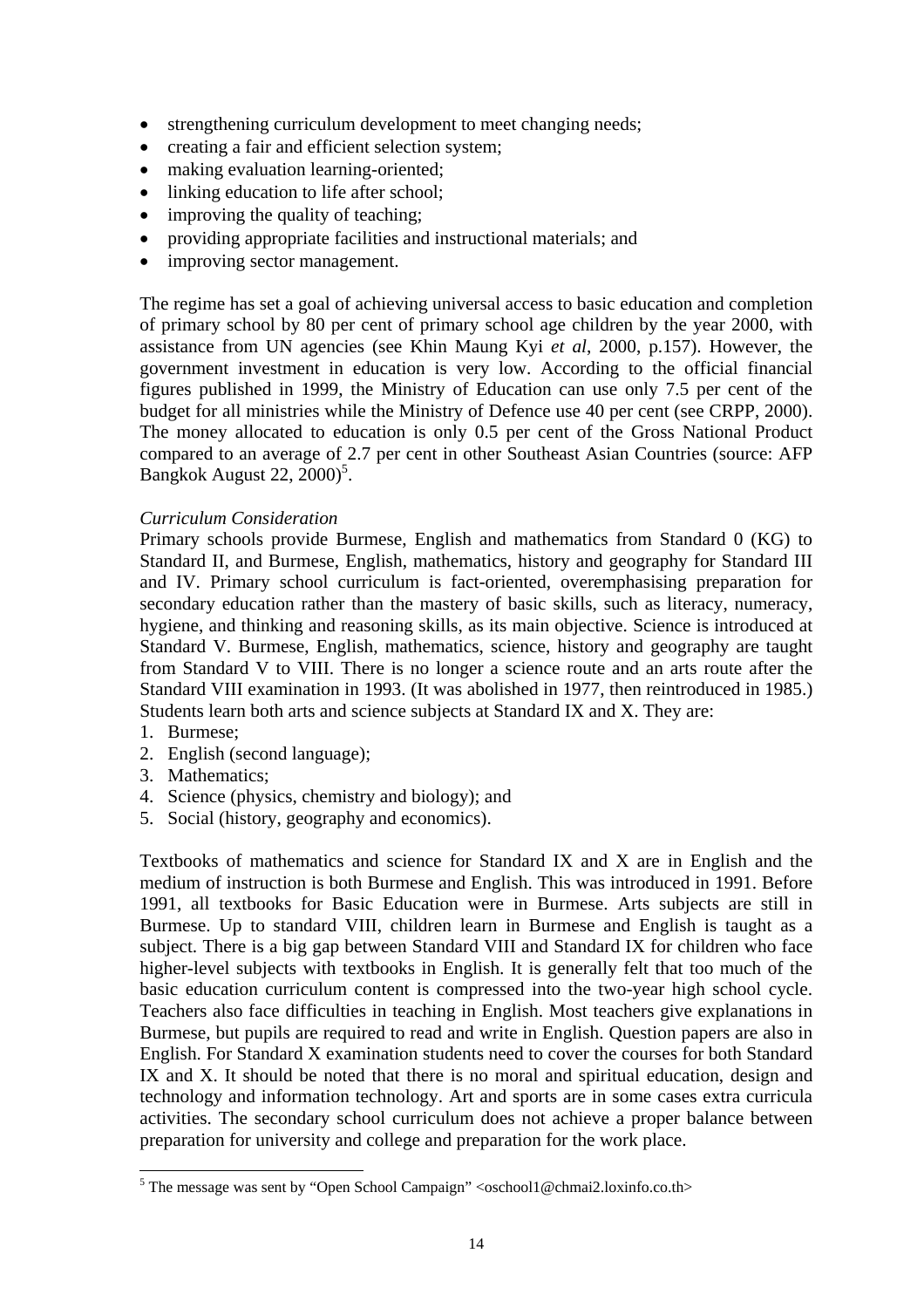Since teaching and learning in Burmese schools are intensely exam-oriented, because access to preferred university courses is determined by the number of marks obtained at the Tenth Standard exam, pupils resort to private tutoring, called *kyu-shin* (= tuition). Pupils' learning centres have shifted from the government school classroom to private tuition schools and house groups (*waing kyu-shin*). This brings about unnecessary inequality of opportunity for pupils, resulting from differences in family means and geographical background.

In the academic year 2000-2001, the senior secondary school curriculum has changed to subject grouping. After their Standard VIII examinations, students have to choose one out of seven groupings, which are:

- 1. Burmese, English, mathematics, physics, chemistry, economics;
- 2. Burmese, English, mathematics, geography, history, economics;
- 3. Burmese, English, mathematics, geography, history, optional Burmese;
- 4. Burmese, English, mathematics, history, economics, optional Burmese;
- 5. Burmese, English, mathematics, history, physics, chemistry;
- 6. Burmese, English, mathematics, optional Burmese, physics, chemistry;
- 7. Burmese, English, mathematics, physics, chemistry, biology.

On which grounds will children choose a subject group? There is no tradition of career guidance in Burmese schools. Parents from working class and from rural areas have little knowledge about education and the labour market. If teachers choose a grouping for their pupils, it may not be fair for those children whose academic interests are different from the teachers' choice. Even if the grouping chosen results from a sound dialogue between students, teachers and parents it has to be said that the children are required to make an important decision that will affect their adult life at a very young age.

Another drawback associated with the subject grouping system is that these groupings all concentrate exclusively on preparing students for higher education at the expense of vocational skills. Since less than 10 per cent of secondary school students go on to higher education, the majority 90 per cent are not equipped for the world of work. One important problem linked with the present secondary school curriculum is therefore the lack of consideration regarding linking education with working life (Myanmar Education Research Bureau, 1992). In particular, the primary and secondary school curricula have narrowly focused on the teaching of facts rather than promoting skills, which are needed for the world of work as well as social life.

In 1998, the Ministry of Education proposed that primary schools should offer Burmese, English, mathematics, basic science, social studies, aesthetic education, physical education and school activities (see Ministry of Education, 1998, ch.1, p.10-11). The study, however, highlights the problems found especially in 'social studies': the 'moral and civic' subject aims at producing obedience to rules rather than active participation in society.

Primary level education is very important in that children need not only master literacy and numeracy skills, but also need to develop social and moral consciousness from an early age. However, the regime uses education as a political tool preventing children from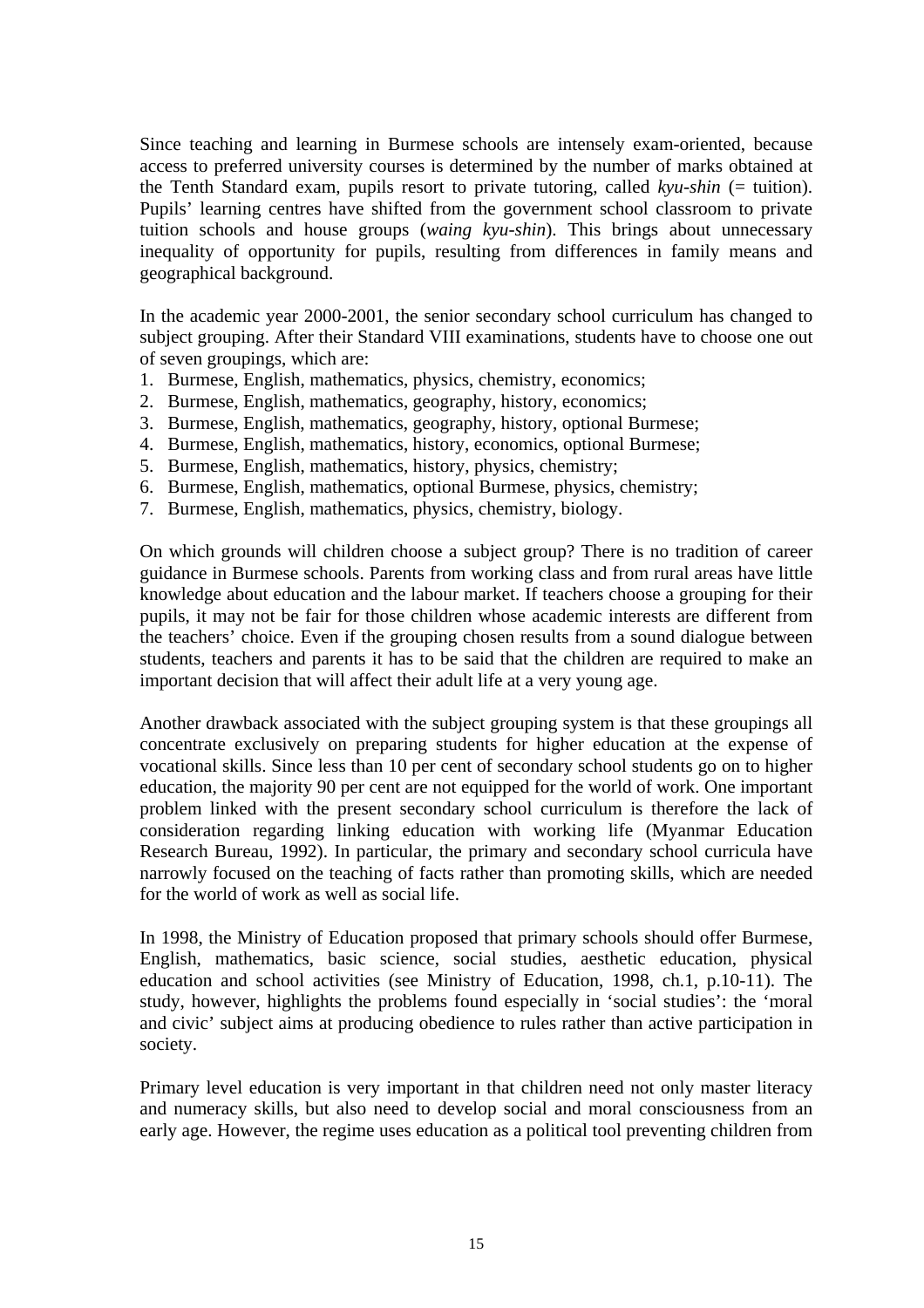learning how to think<sup>6</sup>. Youngsters are expected to be disciplined in and out of school under the military regime. The notion of discipline invokes ideas of loyalty and the image of obedient citizens.

### *Assessment System*

According to a government report (Union of Myanmar, 1998), a 'pass-fail' examination system has been given up in some primary schools. Instead, the system of grade promotion through continuous assessment is being carried out at 9,210 schools out of 40,450 schools. This study agrees that a pass-fail examination system is not ideal: a pupil who fails an examination early in childhood might be branded for life as a failure (as observed earlier, by Office of the SUPDT, 1947) and suffer from a deep-rooted lack of confidence in themselves. The continuous assessment system should be objective in assessing a student's progress throughout a course of study in terms of intellectual, moral, social, physical aptitudes and skills. However, the assessment system bribes students so that they become followers of the regime. For example, if a student is a member of the Union Solidarity and Development Association (USDA) formed by the regime, he or she will get 16 extra marks to pass the yearly examination.

Another interesting point here is that according to the Burmese Government Newspaper, a Japanese educationist, Ms Fumie Kojima, is serving as a Basic Education Curriculum Expert at the Basic Education Department attached by Japan International Co-operation Agency (The New Light of Myanmar, Thursday 26 February 1998). It is thought that the government may prefer a Japanese model of education.

# *Teaching Profession*

The problems mentioned above are worsened by the fact that the teaching profession has been neglected by the regime. Traditionally pupils have the same respect for their teachers as they have for Buddha and parents. Teachers enter the classroom with goodwill, interest and self-sacrifice (*seidana, wadhana, anina*). Nowadays, the status and role of teachers has declined due to the fact that teachers' salaries are very low and that they lack material support such as housing and transport as well as academic support such as pre-service and in-service trainings. The lack of trained teachers also affects the quality of teaching. In general, a university degree is the minimum qualification required to become a primary school teacher (Union of Myanmar, 1992). In some places, where there are not enough university graduates, people who have passed only the Basic Education High School (Standard X) examinations are allowed to teach primary grades (ibid.). These new recruits enter the classroom without initial teacher training. Some receive training after several years of teaching. In addition, over two-thirds of the primary schools are understaffed, especially in sparsely populated rural areas (Myanmar Education Research Bureau, 1992).

According to a government report (see Ministry of Education, 1998), some 57 per cent of primary school teachers, 58 per cent of junior secondary school teachers and 9 per cent of senior secondary school teachers have never undergone teacher training. After years of neglect regarding the teaching profession, the regime is now planning to introduce preservice and in-service teacher training. However, these training programmes downgrade the level of primary school teachers. For example, after first year training, only qualified

<sup>&</sup>lt;sup>6</sup> Graham Bailey of the Free Burma Campaign in South Africa gave this statement on Burma's education system at a press conference in Bangkok after attending the 'education forum' held by the National League for Democracy on Monday 21 August 2000 in Rangoon (Source: AFP, Bangkok, August 22).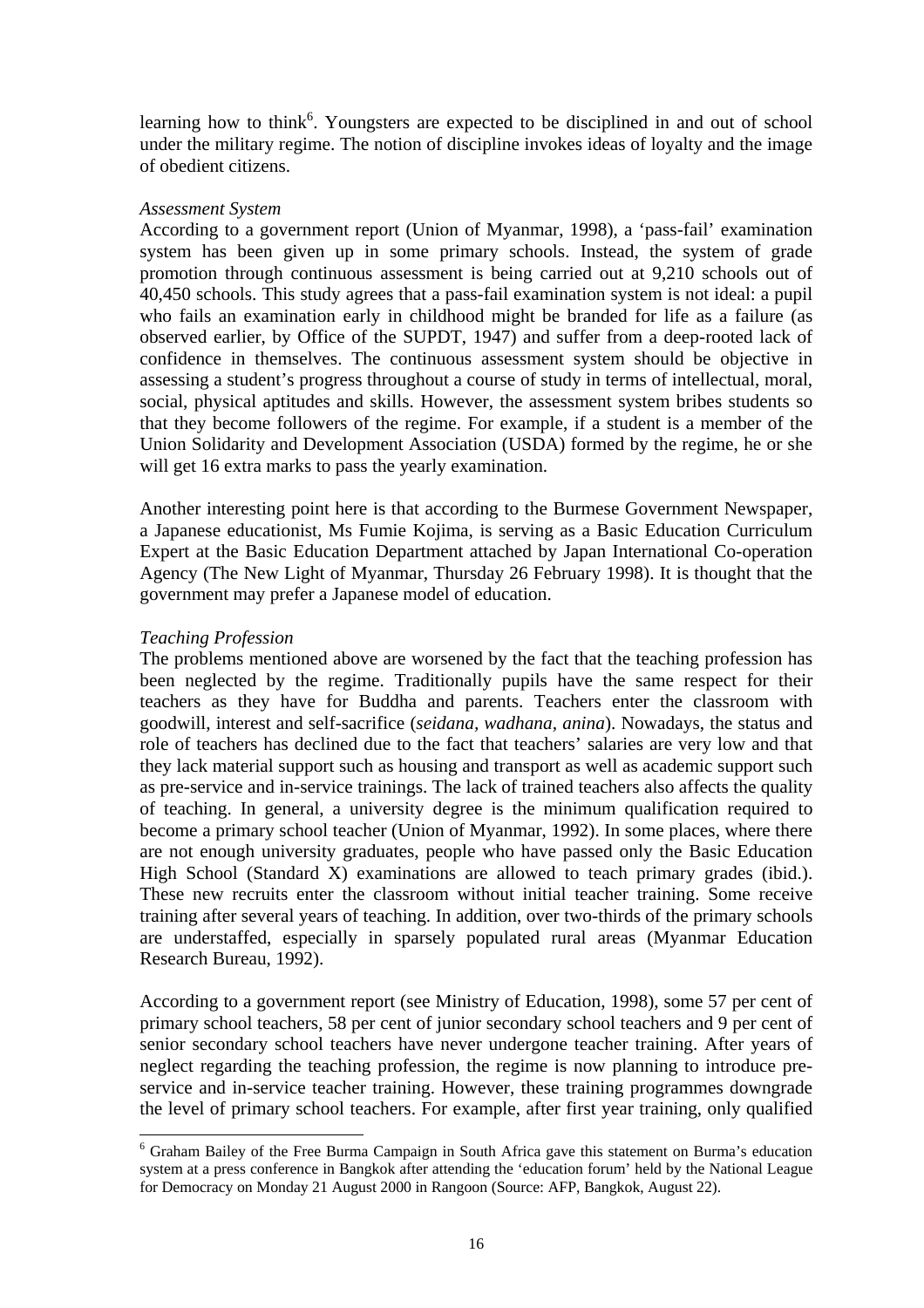trainees can continue to attend the training for junior secondary school teachers. Those who fail to qualify go to primary schools to be teachers. This programme therefore downgrades the importance of primary education as the foundation of social, moral and academic progress in that the system allows for unqualified candidates to teach primary school children. Again, after the second year training, qualified trainees can continue to attend the training for senior secondary school teachers, but those who did not do so well go and teach at junior secondary schools. In like manner, after another two-year secondary school teacher training, many have no other alternative but to go to senior secondary schools to be teachers due to unsatisfying examination results. The bestqualified graduates can move on to post-graduate courses and follow master and doctorate degrees to become university lecturers.

#### 6. Conclusion

 $\overline{\phantom{a}}$ 

To conclude, education in Burma can be categorised into four periods – before independence, after independence until 1962, under the military rule 1962-1988, and the present period of popular demands for democratisation while still under military control. Education before independence was colonial education widely criticised by patriots. This study does not discuss the colonial period. However, the 'Education Reconstruction Committee Report 1947' is impressive. It took into account a wide range of issues: comprehensive education, academic knowledge, pre-vocational knowledge, vernacular languages, bilingual method of instruction, spiritual and moral development, health education, physical education, and a record card system to overcome the weakness of 'pass-fail' examination system. The major flaw in the Report might be that it encouraged introducing a Romanised script for the Burmese language while Burmese script had already been in use (the source of Burmese script was the Brahmi script which flourished in India from about 500BC to over 300AD) (Myanmar Language Commission, 1993).

During the 1948-1962 and 1962-1988 periods, curriculum content, the assessment system and the supremacy of Burmese language over other nationalities' languages remained the same. The differences between each period were that the former put emphasis on arts subjects and the latter on science, the former focused on five 'strengths' and on building up nationalism while the latter tried to indoctrinate children with political socialist ideas to sustain one party rule. From national independence until now, the structure of the education system is almost the same (see Figure C)<sup>7</sup>.

Obviously, subject-orientated teaching and children's rote learning have dominated Burmese education. The system's deficiencies were reinforced by the lack of teacher education and weak curricula. Rote learning has been a very strong influence in Burma since the Buddhist Scriptures were committed to memory. Monks simply learn the *Pitakas* (the three repositories of Buddhist Scriptures) by rote and memorisation. Since there was no script at the time of Buddha, rote learning was used to perpetuate the Buddha's teaching in its original form. Rote learning has its uses in that education also

 $<sup>7</sup>$  In Burma, kindergarten (KG), which is compulsory, is included in the primary cycle and is effectively</sup> treated as the first grade. Including KG, Burma has a 5-year primary cycle, whereas the international practice is 6-year cycle. However, the official academic year for primary school totals about 940 educational hours, compared to a world-wide average of 880 hours.

The words both 'university' and 'institute' in English are translated by *teggatho* in Burmese. For example, Institute of Medicine in English is *hsei teggatho* in Burmese. Mandalay University in English is *Mandalay teggatho* in Burmese. Besides, Technical Institute and Agriculture Institute are called *theip-pan.* Teacher Training Schools and Colleges are not shown in the Figure.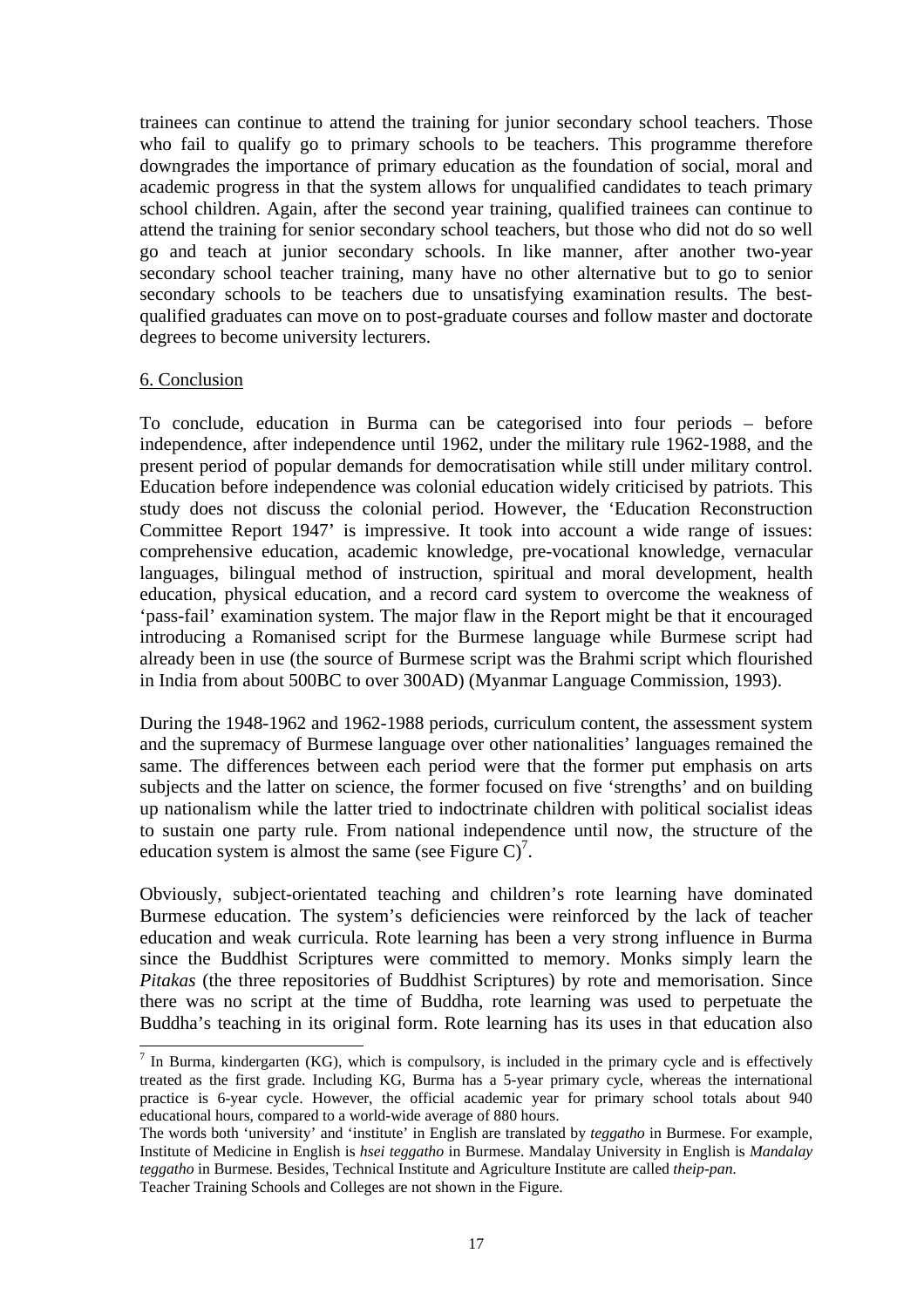relies on remembering such things as timetables and verbs with irregular forms in English grammar, but rote learning without proof of understanding does not support modern education. In the teaching of modern subjects such as science and social studies, however, Burmese pupils are still expected to absorb knowledge in a passive, mechanistic way despite the international trend that learners should be encouraged to participate in an active way in the study of modern subjects.

There is an urgent need to modernise education in Burma. Universal access to basic education must be developed, in conjunction with the introduction of a broad and balanced curriculum. Educational aims must be harmonized with the conditions under which education takes place in Burma in terms of the great ethnic, language and religious diversities, and the established ways in which learning has taken place.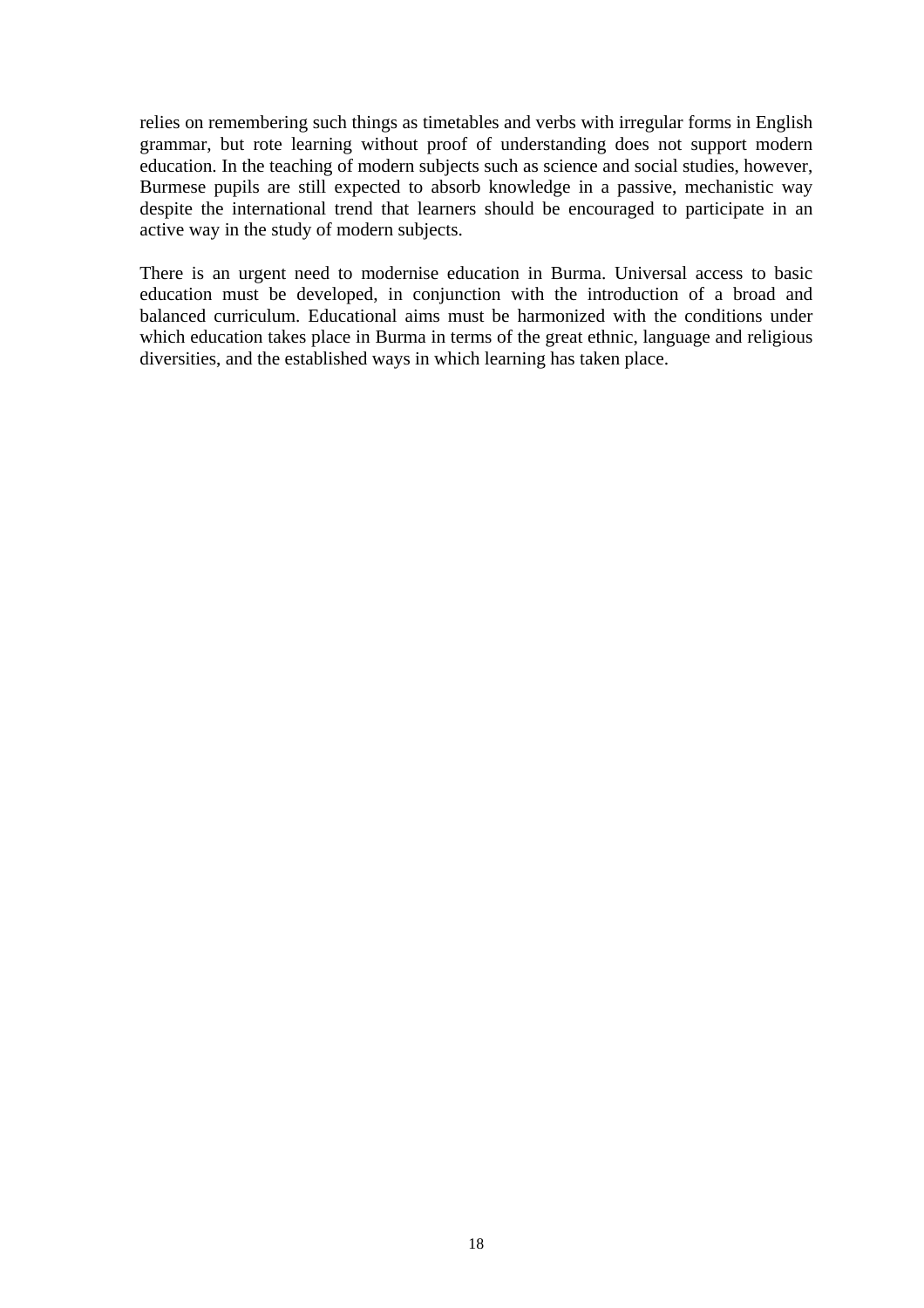Figure C: Structure of the Education System

| <b>BASIC EDUCATION</b>                                                                                                                                                                                                                                           |                                                                                                   | <b>HIGHER EDUCATION</b>                                                                                                                                                                                                                                                                                                                                                                                                                                                                      |  |  |
|------------------------------------------------------------------------------------------------------------------------------------------------------------------------------------------------------------------------------------------------------------------|---------------------------------------------------------------------------------------------------|----------------------------------------------------------------------------------------------------------------------------------------------------------------------------------------------------------------------------------------------------------------------------------------------------------------------------------------------------------------------------------------------------------------------------------------------------------------------------------------------|--|--|
| Age 5+ 6+ 7+ 8+ 9+ 10+ 11+ 12+ 13+ 14+ 15+<br>Grade KG<br>-10<br>5<br>3<br>6 7<br>8<br>$\Box$<br>$\Box$<br>$\Box$<br>$\Box$<br>$\Box$<br>$\Box$<br>$\Box$<br>$\Box$<br>$\Box$<br><b>MIDDLE</b><br><b>HIGH</b><br><b>PRIMARY</b><br>A<br>5<br>2<br>$\overline{4}$ |                                                                                                   | PROFESSIONAL INSTITUTES<br>$\Box$ Education (for in-service graduate teachers)<br>$\Box$ $\Box$ $\Box$ Economics<br>$\Box$ $\Box$ $\Box$ $\Box$ $\Box$ Agriculture; Computer Science<br>$\Box$ $\Box$ $\Box$ $\Box$ $\Box$ Technology; Forestry; Veterinary; Dental<br>UNIVERSITIES AND COLLEGES<br>$\Box$ $\Box$ $\Box$ $\Box \Box \Box$ $Correspondence Courses; Workers' Colleges$<br>$\Box$ $\Box$ $\Box$ $\Box$ Arts & Science<br>$\square$ $\square$ 2 Years Colleges (Arts & Science) |  |  |
| TECHNICAL, AGRICULTURAL<br>& VOCATIONAL EDUCATION                                                                                                                                                                                                                |                                                                                                   |                                                                                                                                                                                                                                                                                                                                                                                                                                                                                              |  |  |
| □<br><b>Handicraft Schools</b><br>School of Fishery<br>Machinery Repair &                                                                                                                                                                                        | B<br>$\Box$ $\Box$<br><b>Agricultural High Schools</b><br>$\Box$<br><b>Technical High Schools</b> | $\Box$ $\Box$ Technical Institute, Agriculture Institute<br>$\Box$ Commercial Schools                                                                                                                                                                                                                                                                                                                                                                                                        |  |  |
| Maintenance Schools<br><b>Evening Trade Class</b><br>School of Home Science                                                                                                                                                                                      | $\Box$ $\Box$<br><b>Engineering Evening Classes</b>                                               |                                                                                                                                                                                                                                                                                                                                                                                                                                                                                              |  |  |

[Reproduced from Myanmar Education Research Bureau, 1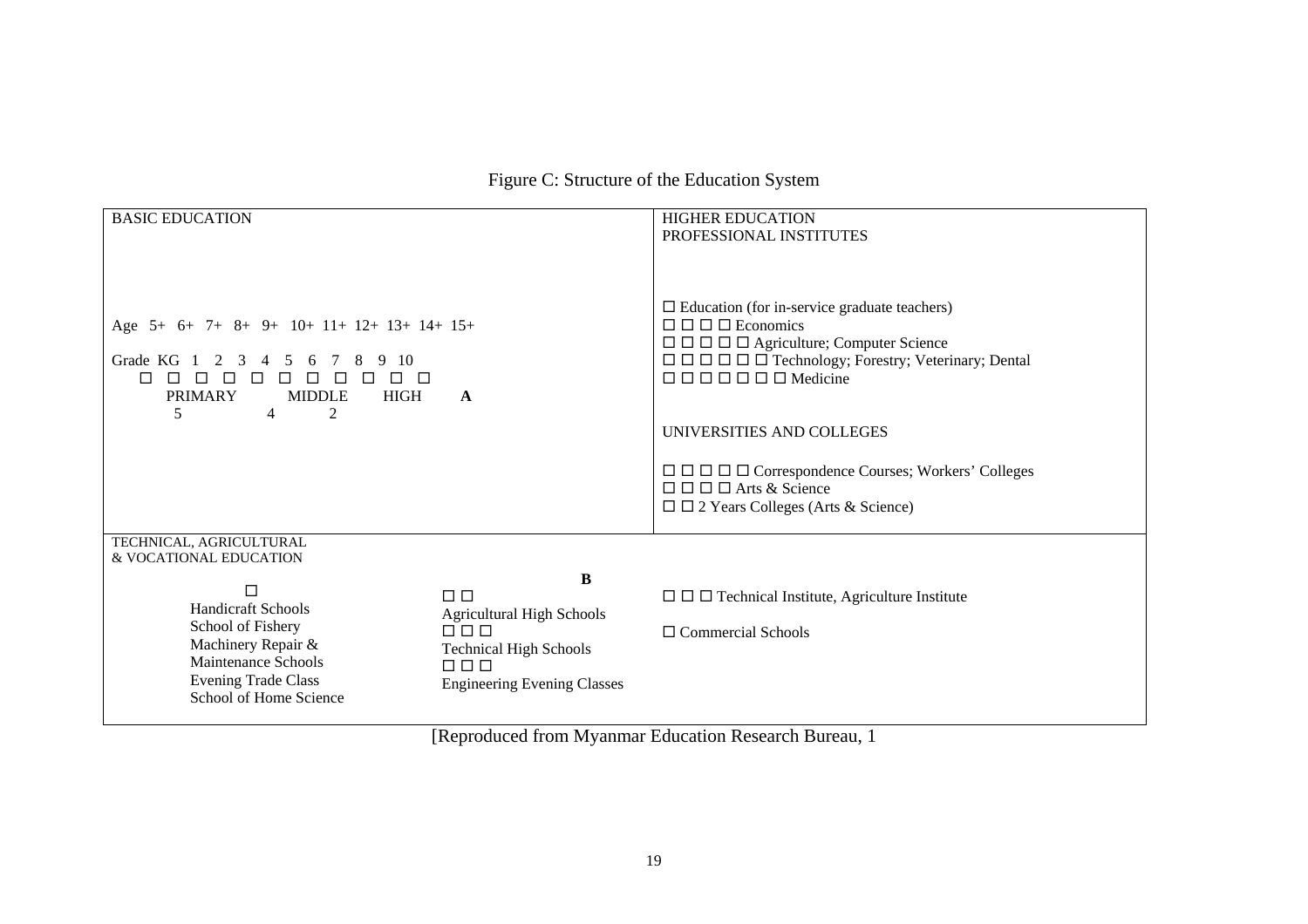# **References**

Allott, A. J. (1985). Language Policy and Language Planning in Burma. In Bradley, D. (Ed.) Papers in South-East Asian Linguistics No.9: Language policy, language planning and sociolinguistics in South-East Asia, pp131-154. Pacific Linguistics, A-67

Burma Office (1947). Note by Gilbert Laithwaite for Sir David Monteath, Arthur Henderson and Secretary of State, 29 April. In Tinker, H. (ed.) (1984). Constitutional Relations between Britain and Burma. Burma: The Struggle for Independence 1944- 1948. London: Her Majesty's Stationery Office

CRPP (2000) The Report of the Education Committee 'Committee Representing People's Parliament' formed by MPs elected in the general election held in 1990 in Burma.

Derbyshire, J. and Derbyshire, I. (1996). Political System of the World. Oxford: Helicon Publishing Ltd

Herbert, P. M. (Compiler) (1991). World Bibliographical Series, British Library Cataloguing in Publication Data, Volume 132, Burma, Clio Press

India and Burma Committee (1947). Cabinet: India and Burma Committee, I.B.(47) 3rd Meeting on 8 January. In Tinker, H. (ed.) (1984). Constitutional Relations between Britain and Burma. Burma: The Struggle for Independence 1944-1948. London: Her Majesty's Stationery Office.

Inter-Agency Commission (1990). Final Report. World Conference on Education for All: Meeting Basic Learning Needs, Inter-Agency Commission, WCEFA (UNDP, UNESCO, UNICEF, World Bank), 5-9 March 1990, Jomtien, Thailand. UNICEF House, New York

Khin Maung Kyi, Findlay, R., Sundrum, R. M., Mya Maung, Myo Nyunt and Zaw Oo (2000) Economic Development of Burma: A Vision and a Strategy, a Study by Burmese Economic, Olof Palme International Centre, Sweden.

Myanmar Education Research Bureau (1992). Education Sector Study Phase 1, Final Report. Ministry of Education / UNDP / UNESCO (MYA/90/004) Project, Yangon, February

Myanmar Language Commission (1993). Myanmar-English Dictionary. Department of the Myanmar Language Commission, Ministry of Education, Union of Myanmar

NCUB (1998). Media Release by National Council of the Union of Burma, September 2. Posted by BurmaNet News Group <br/> <br/> <br/> <br/> <br/>closured-l@igc.apc.org>

Nyi Nyi, Dr. (1972). Decade of Socialism: New Educational Reforms in Burma, Deputy Minister for Education in the Guardian Daily, March 2, 1972, Rangoon

Nyi Nyi, Dr (1976). *Sanit-thit pyin-nya-yei.* (Collected articles on the new educational system in Burma). Burmese text. Rangoon: Pagan Publication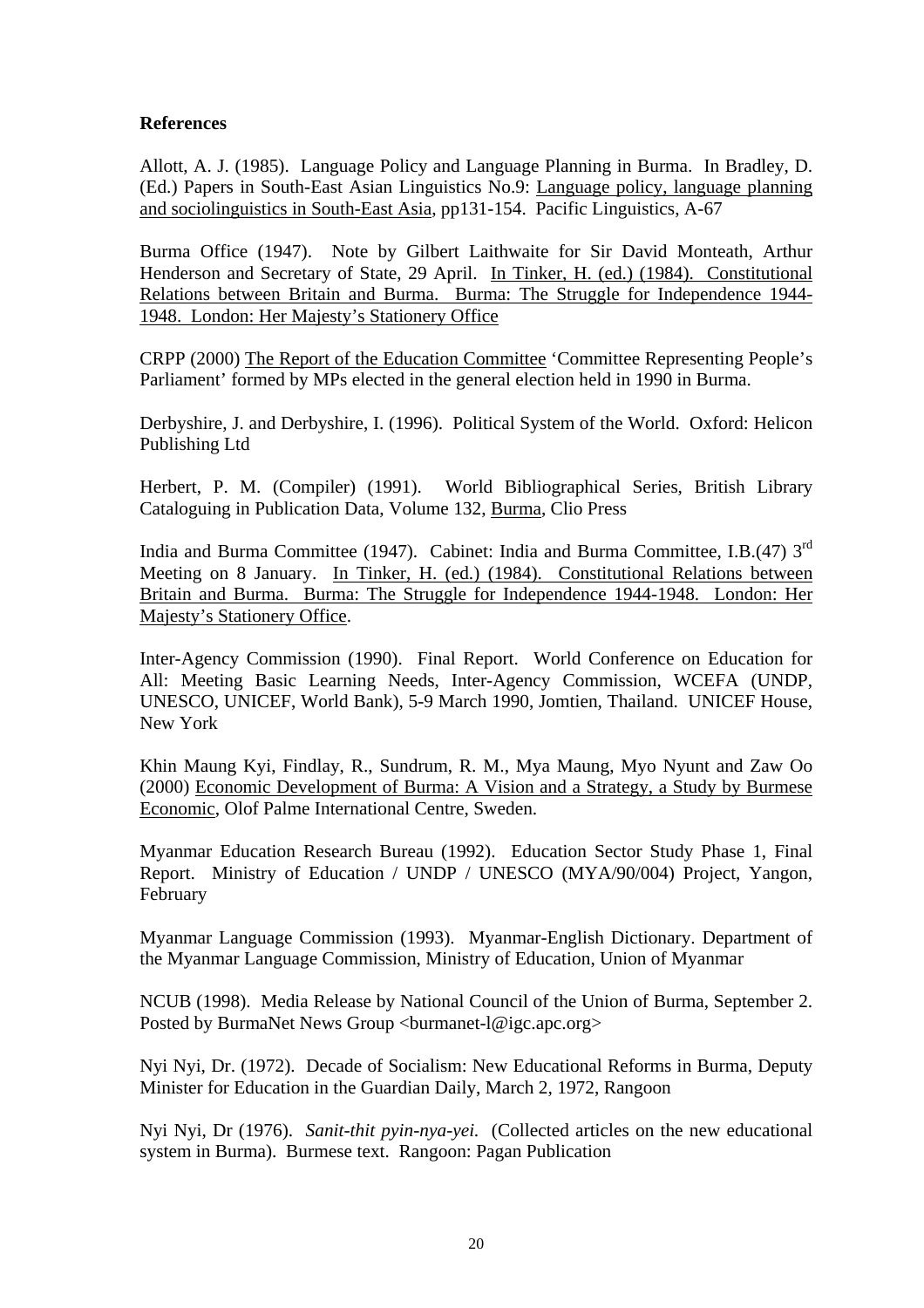Office of the SUPDT (1947). The Report of the Education Reconstruction Committee. Rangoon, SUPDT, Govt. Printing and Stationery, Burma

Office of the SUPDT (1953). Education in Burma, before the independence and after independence. Govt. Printing and Stationery, Burma. November

Panglong Agreement (1947). Text of the agreement signed at Panglong on the  $12<sup>th</sup>$ February, 1947, by Shan, Kachin, and Chin leaders, and by representatives of the Executive Council of the governor of Burma. In Tinker, H. (ed.) (1984). Constitutional Relations between Britain and Burma. Burma: The Struggle for Independence 1944- 1948. London: Her Majesty's Stationery Office. pp404-405

Silverstein, J. (1977). Burma. Military Rule and the Politics of Stagnation. Cornell University Press, Ithaca and London

Smith, M. (1995). Burma (Myanmar). In Daniel, J. et al (Eds.) Academic Freedom 3, Education and Human Rights. World University Service: Zed Books

Thaung Tut (1981). The Struggle against Illiteracy in Asia and the Pacific. The National Literacy Campaign of Burma: a Case Study. UNESCO Regional Office for Education in Asia and the Pacific, Bangkok

Tinker, H. (ed.) (1984). Constitutional Relations between Britain and Burma. Burma: The Struggle for Independence 1944-1948. London: Her Majesty's Stationery Office

UN (1999). The Most Repressive Regimes of 1998: A Special Report to the  $55<sup>th</sup>$  Session of the United Nations Commission on Human Rights in Geneva

UNESCO (1978). Combining Education and Work: Experiences in Asia and Oceania. Burma. UNESCO Regional Office for Education in Asia and Oceania, Bangkok

Union of Myanmar (1992). Education in Myanmar. Ministry of Education, the Government of the Union of Myanmar, Yangon, August

Union of Myanmar (1998). Review of the Financial, Economic and Social Conditions for 1997/98, Ministry of National Planning and Economic Development, English translation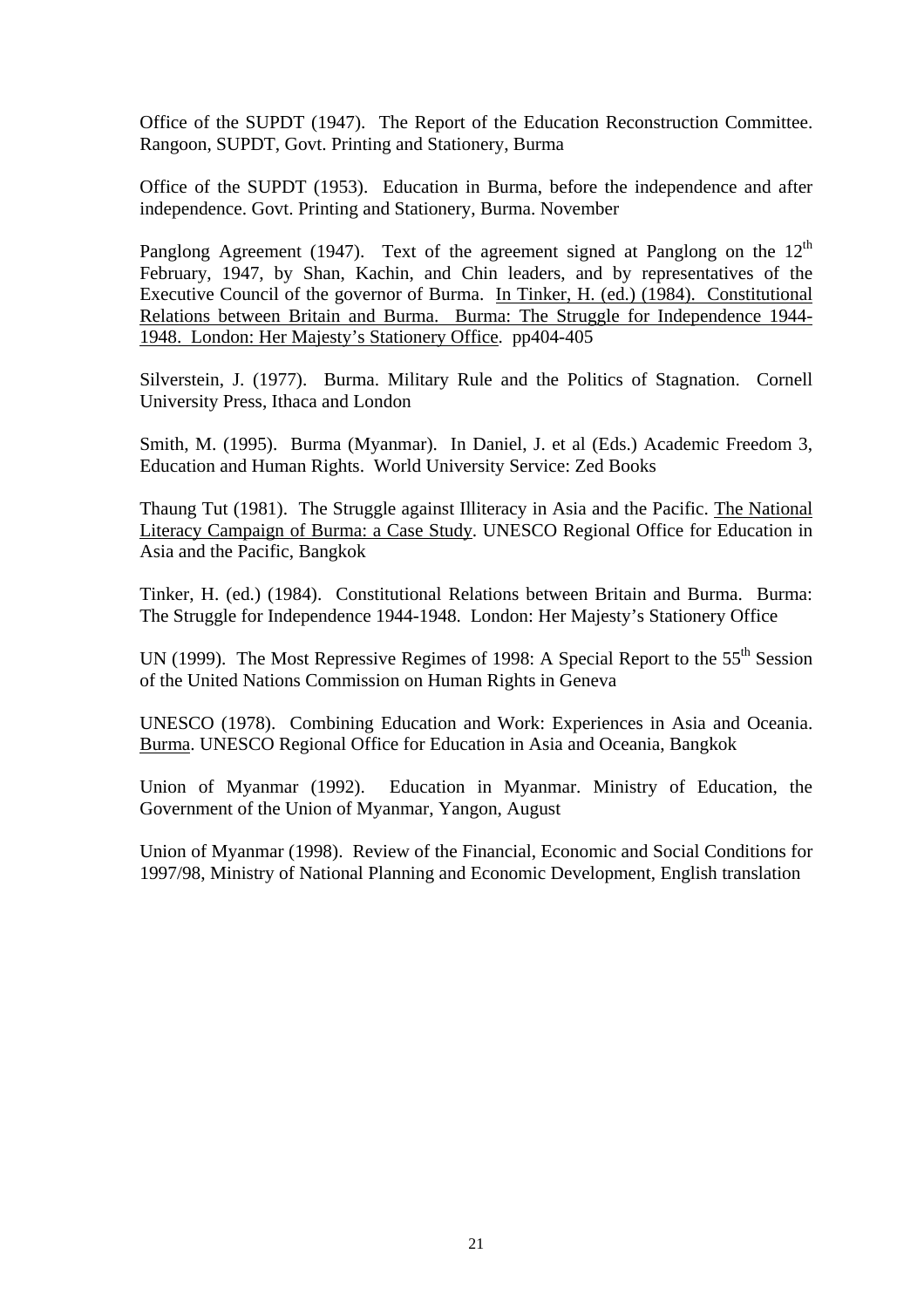**Appendix 1 Burma (Myanmar)** 



[Source: Burma Links Page UNO, Asian Virtual Library, Myanmar (Burma). http://www.york.cuny.edu/~latt/burma/]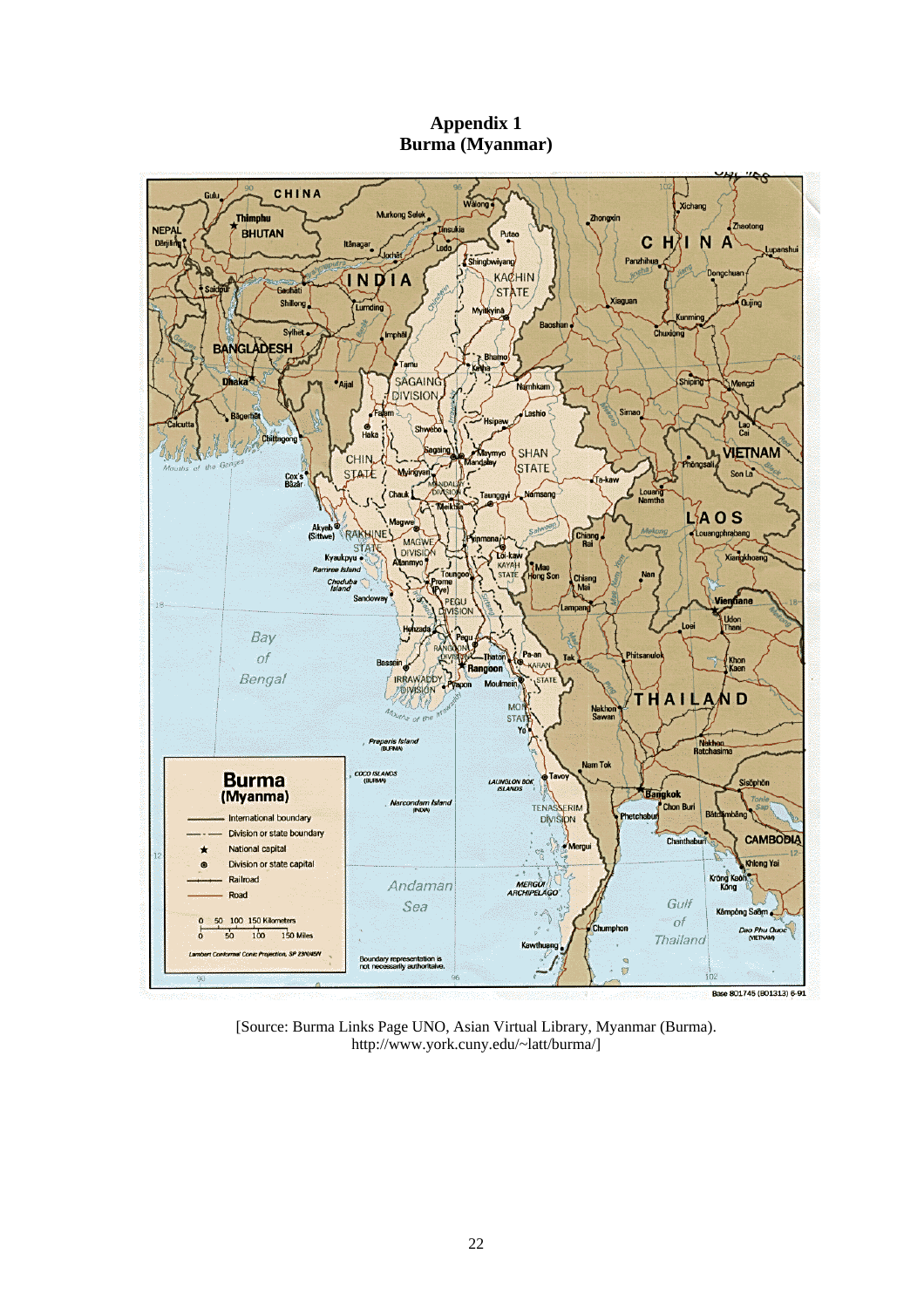# **Appendix 2**

# **Myanmar at a Glance**

(Adapted from United Nations Working Group, 1998)

| Demographic Data                              |                       |         |
|-----------------------------------------------|-----------------------|---------|
| Population                                    | 46.4 million          | 1997/98 |
| <b>Crude Birth Rate</b>                       | 28                    | 1996    |
| New Births                                    | 1.3 million           | 1996    |
| <b>Annual Number of Under 5 Deaths</b>        | 0.14 million          | 1997    |
| <b>Annual Growth Rate</b>                     | 1.8%                  | 1997/98 |
| Land Area                                     | 676,553 sq kms        |         |
| <b>Population Density</b>                     | 67 per sq km          | 1996/97 |
| Population Under 5                            | 5.7 million           | 1997    |
| Population Under 15                           | 15.45 million         | 1997/98 |
| Women Aged 15-59                              | 13.85 million         | 1997/98 |
| Social Data                                   |                       |         |
| <b>Infant Morality Rate</b>                   | 63/1000 births        | 1997    |
| <b>Under 5 Morality Rate</b>                  | 106/1000 births       | 1997    |
| <b>Maternal Morality Rate</b>                 | 232/1000 births       | 1994    |
| <b>Access to Health Facilities</b>            | 60%                   | 1992    |
| Per Capita Health Expenditure                 | 62 Kyats <sup>8</sup> | 1996/97 |
| <b>Access to Clean Water</b>                  | 49%                   | 1997    |
| <b>Access to Sanitation</b>                   | 46%                   | 1997    |
| Net Primary Enrolment                         | 81%                   | 1997    |
| <b>Total Literacy</b>                         | 77%                   | 1983    |
| Per Capita Education Expenditure              | 243 Kyats             | 1996/97 |
| <b>Nutrition Status</b>                       |                       |         |
| Malnutrition (weight for age) – Severe        | 12%                   | 1997    |
| among Under 3 Children                        |                       |         |
| Malnutrition (weight for age) – Moderate $\&$ | 36%                   | 1997    |
| Severe among Under 3 Children                 |                       |         |
| Low Birth Weight                              | 24%                   | 1991    |

<sup>&</sup>lt;sup>8</sup> 1 US\$ is about 6 Kyats in official exchange rate and 300 Kyats in black rate in 1998.